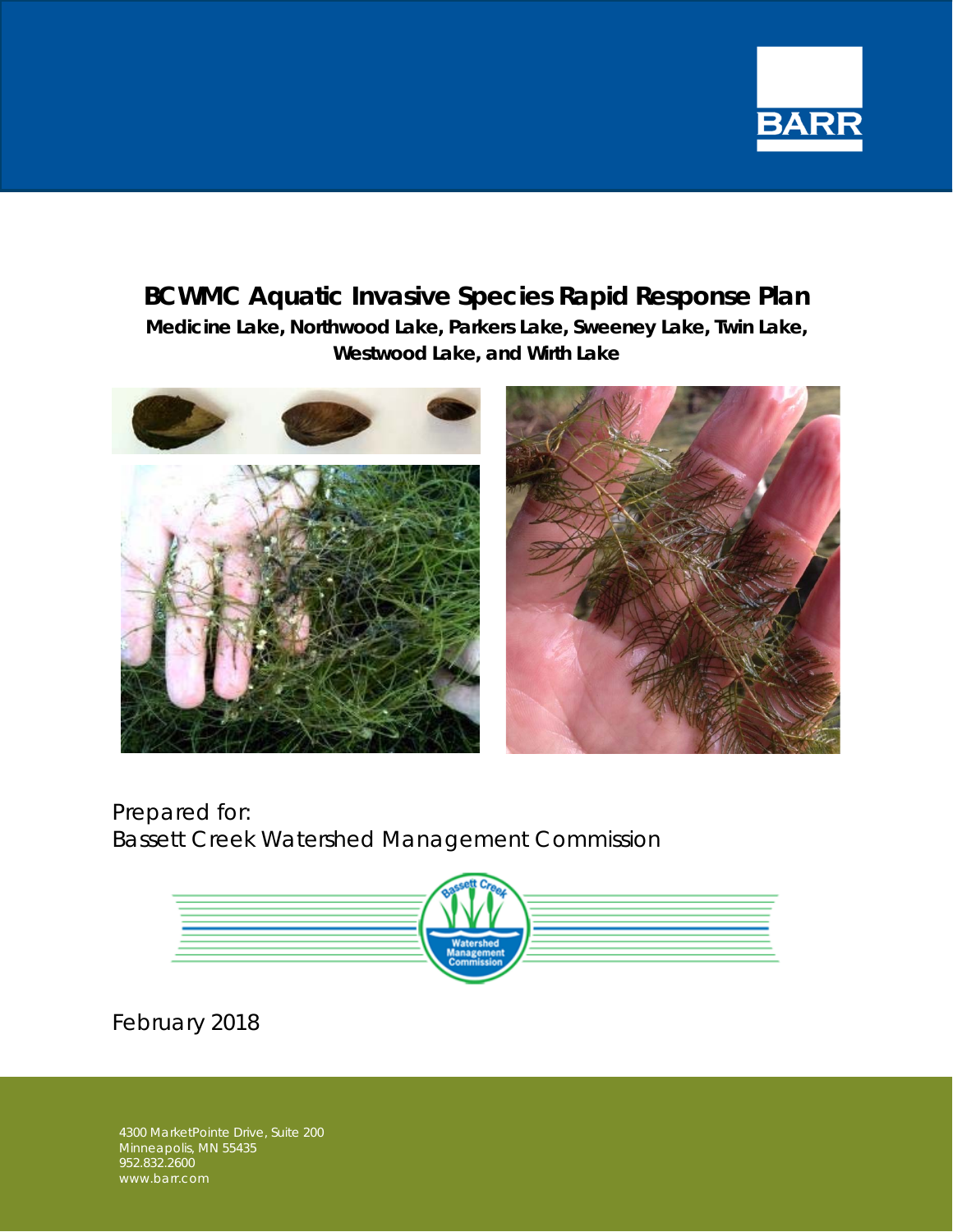## **BCWMC Aquatic Invasive Species Rapid Response Plan**

## **Medicine Lake, Northwood Lake, Parkers Lake, Sweeney Lake, Twin Lake, Westwood Lake, and Wirth Lake**

## February 2018

# **Contents**

|     | 1.0 Rapid Response to Aquatic Invasive Species (AIS) Detected in BCWMC Priority 1 Lakes1  |  |  |  |  |  |  |
|-----|-------------------------------------------------------------------------------------------|--|--|--|--|--|--|
| 2.0 |                                                                                           |  |  |  |  |  |  |
| 3.0 |                                                                                           |  |  |  |  |  |  |
| 4.0 | Rapid Response to Key AIS: Zebra Mussels, Starry Stonewort, and Eurasian Watermilfoil  19 |  |  |  |  |  |  |
|     | 4.1                                                                                       |  |  |  |  |  |  |
|     | 4.2                                                                                       |  |  |  |  |  |  |
|     | 4.3                                                                                       |  |  |  |  |  |  |
|     |                                                                                           |  |  |  |  |  |  |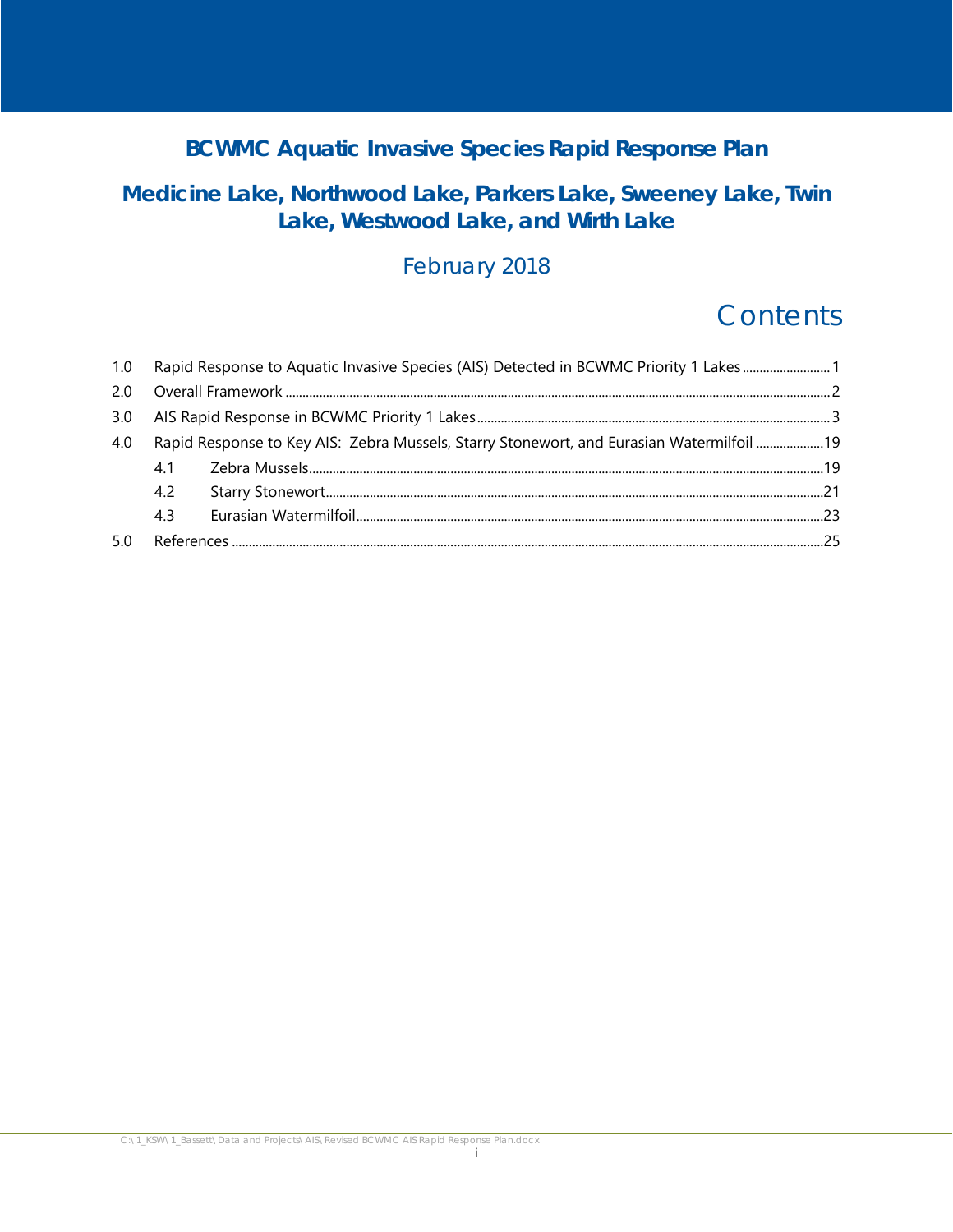### List of Tables

| Summary of partnering entities, meeting participants and meeting dates to determine |  |
|-------------------------------------------------------------------------------------|--|
|                                                                                     |  |
|                                                                                     |  |
|                                                                                     |  |
|                                                                                     |  |
|                                                                                     |  |
|                                                                                     |  |
|                                                                                     |  |
|                                                                                     |  |
|                                                                                     |  |

## List of Figures

|  | Figure 1. Priority Waterbodies |  |
|--|--------------------------------|--|
|  |                                |  |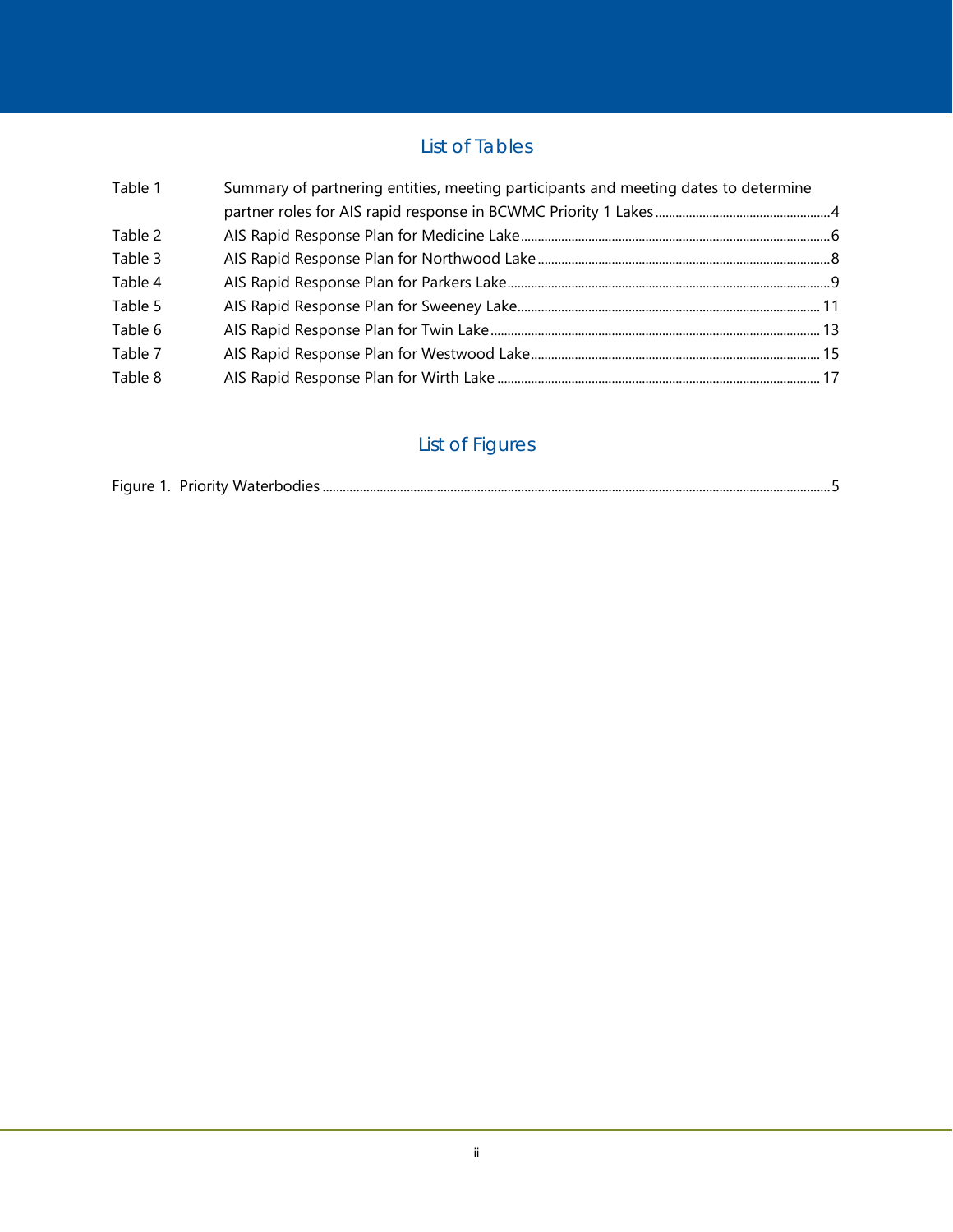## Acronyms

| Acronym       | <b>Description</b>                                 |
|---------------|----------------------------------------------------|
| AIS.          | <b>Aquatic Invasive Species</b>                    |
| AMLAC         | Association of Medicine Lake Area Citizens         |
| <b>BCWMC</b>  | Bassett Creek Watershed Management Commission      |
| <b>CAMP</b>   | Citizen Assisted Monitoring Program                |
| EPA           | <b>Environmental Protection Agency</b>             |
| EWM           | Eurasian watermilfoil                              |
| <b>MAISRC</b> | Minnesota Aquatic Invasive Species Research Center |
| <b>MnDNR</b>  | Minnesota Department of Natural Resources          |
| MN            | Minnesota                                          |
| <b>MPRB</b>   | Minneapolis Park and Recreation Board              |
| <b>TRPD</b>   | Three Rivers Park District                         |
| <b>WDNR</b>   | Wisconsin Department of Natural Resources          |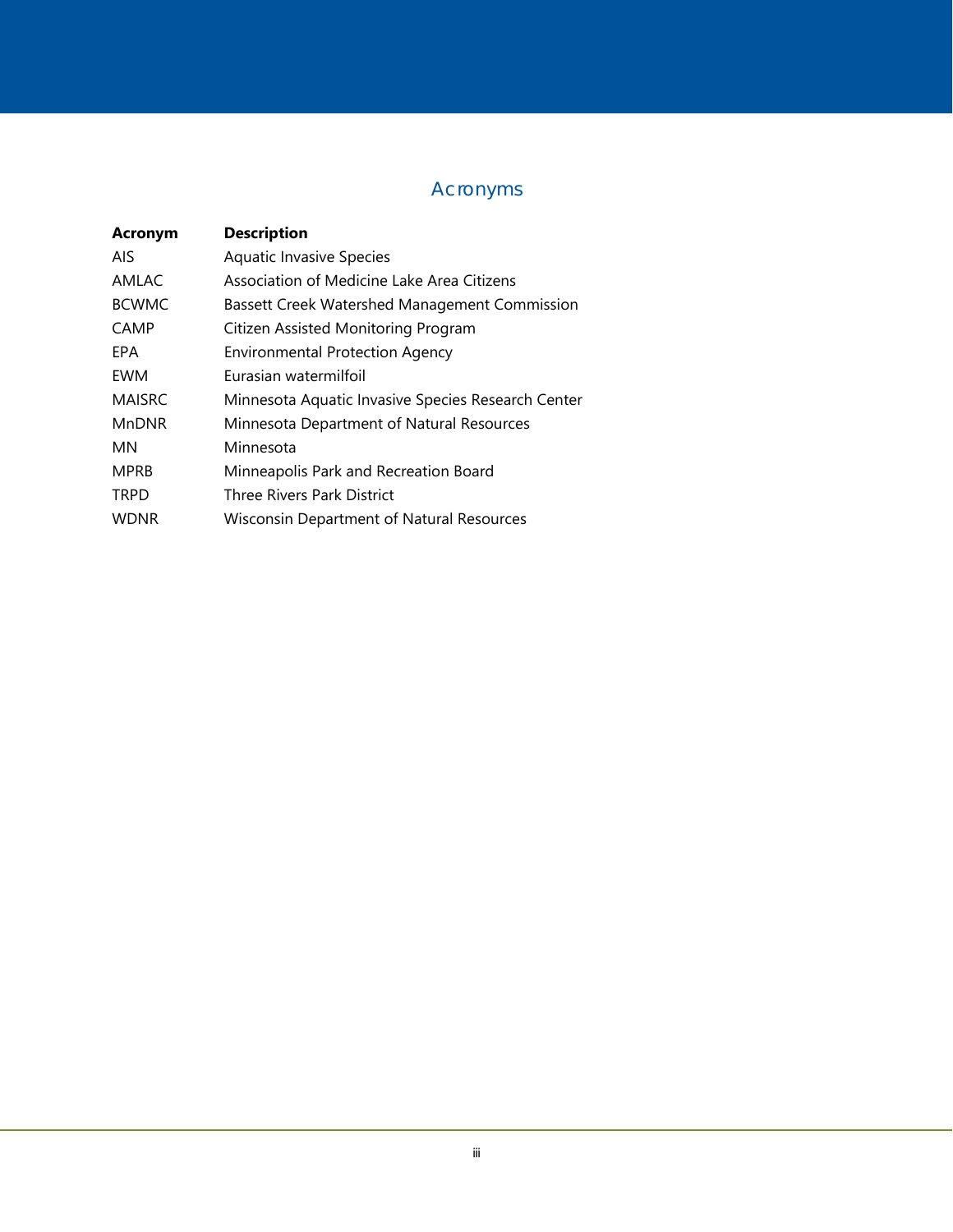# **1.0 Rapid Response to Aquatic Invasive Species (AIS) Detected in BCWMC Priority 1 Lakes**

Aquatic species are adapted to habitats that are regularly or permanently inundated, including lakes, rivers, and many kinds of wetlands. Invasive species are those that, when moving into a new locale, spread rapidly, outcompete resident species and cause – or likely cause – ecological or economic harm or harm to human health (MAISRC, 2017). When new AIS infestations are detected, a prompt and coordinated containment and suppression/eradication response can reduce the potential establishment, spread, and harmful impacts of a species. This action results in lower cost and less resource damage than implementing a long-term control program after a species is established (Minnesota Department of Natural Resources, 2013). Effective rapid response to AIS is crucial to preventing establishment, minimizing ecological and economic impacts, and maximizing the effectiveness of efforts to contain, and if possible, eradicate newly introduced AIS. This AIS rapid response plan details the rapid response by BCWMC and other partnering entities to new infestations of AIS detected in BCWMC Priority 1 lakes. The plan is divided into three parts:

- 1. Overall framework for rapid response efforts
- 2. Rapid response to AIS detected in BCWMC Priority 1 lakes
- 3. Rapid response to key AIS: Eurasian watermilfoil, starry stonewort, and zebra mussels

*This plan is only effective if an AIS is detected early, or before an AIS is distributed widely in the lake and/or its population is firmly established.* Ideally, early detection monitoring activities are performed regularly by citizens, cities, park districts and other organizations. For its part, the BCWMC cooperates with other organizations to train groups or individuals on early detection of AIS in all waterbodies, including advertising training sessions, helping to recruit participants, assisting with venue coordination, reimbursing registration costs for Commissioners and active Citizen Assisted Monitoring Program (CAMP) volunteers, and providing some modest funding. Further, the BCWMC purchased 50 zebra mussel sampler plates for use by CAMP volunteers and lake residents on Priority 1 lakes and CAMP lakes. The BCWMC cooperates with other organizations and/or recruits and trains volunteers to detect zebra mussels on all Priority 1 lakes, aiming for at least one volunteer in each lake quadrant. Finally, routine BCWMC monitoring detects invasive plants, snails, spiny waterflea, and rusty crayfish in lakes and streams.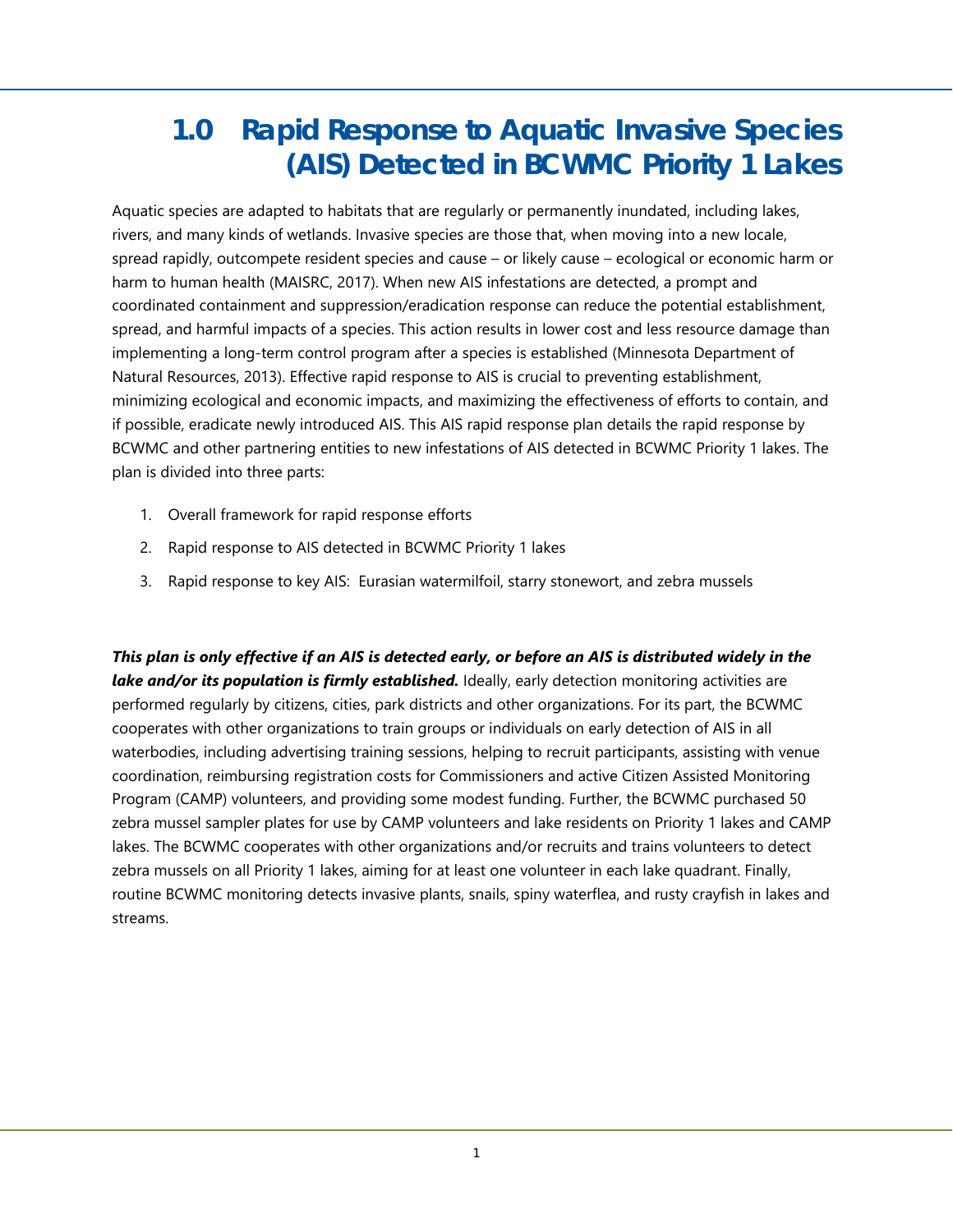# **2.0 Overall Framework**

The following overall framework guides the response of BCWMC, its member cities, and other partners for all newly detected AIS in BCWMC Priority 1 lakes. The framework outlines the actions required to contain, and if possible, eradicate newly introduced AIS. The framework includes the following actions:

- 1. Contact Minnesota Department of Natural Resources (MnDNR) Invasive Species Specialist to report possible introduction of AIS. MnDNR staff will verify the AIS infestation.
- 2. Communicate the AIS infestation to stakeholders (including those downstream), lake groups, and the general public.
- 3. Perform monitoring or hire contractor to perform monitoring to define the extent of the AIS infestation.
- 4. Determine whether isolation of the infestation is necessary for containment and effective treatment and, if so, isolate the AIS infestation.
- 5. Collaborate with MnDNR, Minnesota Aquatic Invasive Species Research Center (MAISRC), and stakeholders to determine appropriate rapid response treatment/removal (e.g., chemical treatment or manual removal of AIS) and associated costs.
- 6. Work with MnDNR to obtain treatment/removal permit
- 7. Perform additional pre-treatment monitoring, if required by MnDNR permit.
- 8. Hire contractor to complete AIS rapid response treatment/removal (e.g., chemical treatment or manual removal of AIS).
- 9. Fund the AIS treatment/removal.
- 10. Perform, or hire contractor to perform, post-treatment monitoring to determine treatment/removal effectiveness. [Note: The MnDNR may request multi-year post-treatment monitoring or end of year reporting. Post-treatment monitoring may be warranted for several years.]
- 11. Communicate information about the AIS treatment/removal and results of AIS treatment/removal efforts to stakeholders (including those downstream), lake groups, and the general public.
- 12. Design and implement education program to help prevent future AIS infestations.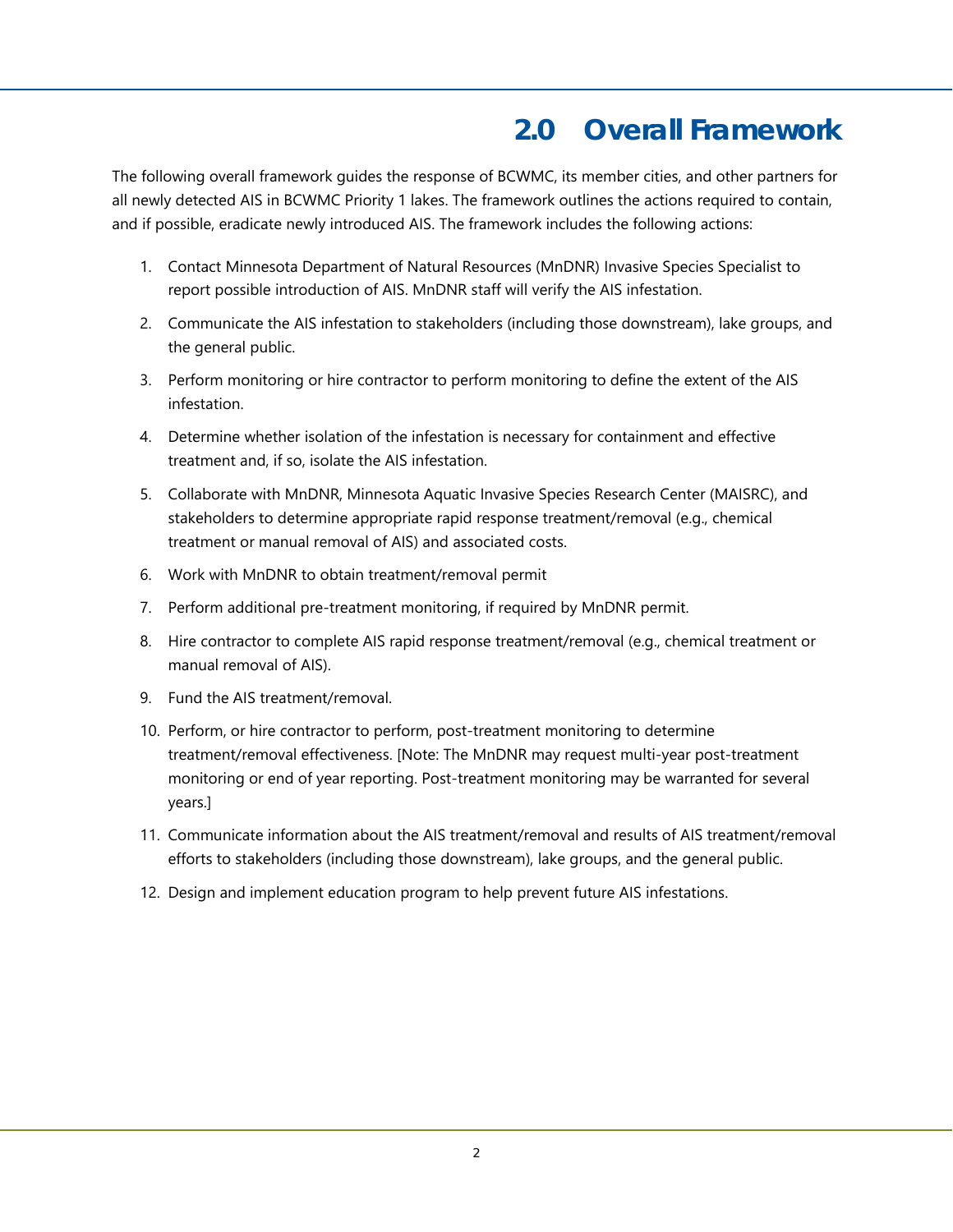# **3.0 AIS Rapid Response in BCWMC Priority 1 Lakes**

The BCWMC classified specific waterbodies within the watershed as priority waterbodies based on the desired water quality standards and uses for those waterbodies. Priority lakes with public access or adjacent public land are classified as Priority 1 lakes (Figure 1). Priority 1 lakes include Medicine Lake, Northwood Lake, Parkers Lake, Sweeney Lake, Twin Lake, Westwood Lake, and Wirth Lake. This AIS Rapid Response Plan details the rapid response by BCWMC and other partnering entities to new infestations of key AIS detected in BCWMC Priority 1 lakes.

The response to infestation by newly introduced AIS may include isolation, chemical treatment, and/or manual removal. Chemical treatment is often the most effective action. However, when chemical treatment is not permitted by MnDNR, small infestations of up to 2,500 square feet will be managed by manual removal whenever feasible. In the future, additional options for treatment/removal may become available. The intent of this AIS rapid response plan is that the most effective available treatment/removal method would be used to rapidly respond to newly introduced AIS.

AIS rapid response efforts for BCWMC Priority 1 lakes are a partnership among stakeholders. This AIS rapid response plan defines the roles of the partnering entities that would work together to rapidly respond to a newly introduced AIS in BCWMC Priority 1 lakes. Meetings (telephone or in-person) were conducted with stakeholders to identify partner roles. Table 1 summarizes the partner entities, meeting participants, and meeting dates. Tables 2 through 8 provide the detailed partner roles for BCWMC Priority 1 lakes, as determined from the meetings. Partners will consider utilizing lake organizations to assist with communications, volunteer coordination, and other activities, as appropriate.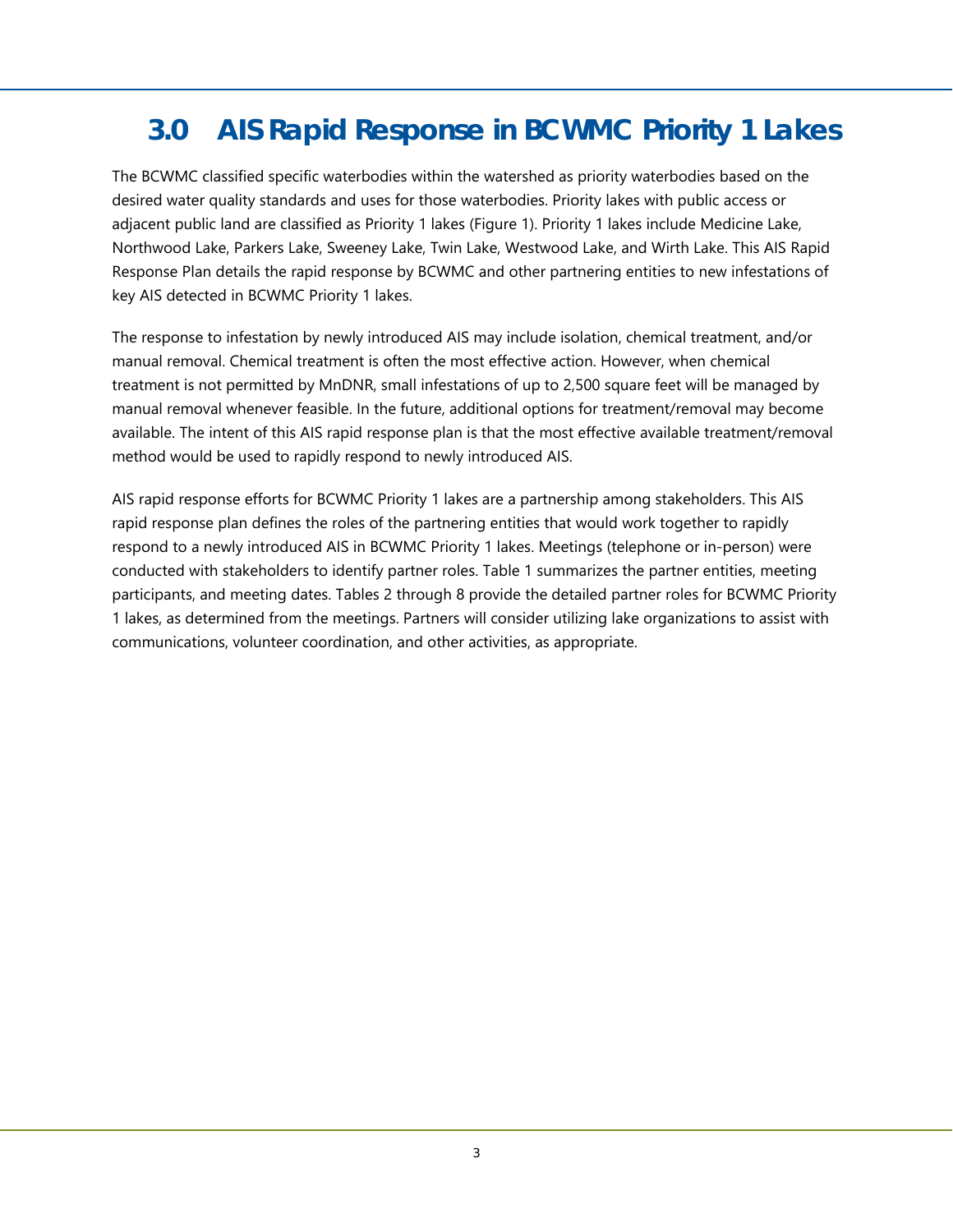#### **Table 1 Summary of partnering entities, meeting participants and meeting dates to determine partner roles for AIS rapid response in BCWMC Priority 1 Lakes**

| <b>Priority 1 Lake</b>                   | <b>Partnering Entity</b>                               | <b>Meeting Participants</b>                      | <b>Meeting Date</b>                                                                         |
|------------------------------------------|--------------------------------------------------------|--------------------------------------------------|---------------------------------------------------------------------------------------------|
| Medicine Lake                            | City of Medicine Lake                                  | Clint Carlson                                    | 11/14/2017                                                                                  |
| Medicine Lake and<br><b>Parkers Lake</b> | City of Plymouth                                       | Derek Asche                                      | 11/16/2017                                                                                  |
| Medicine Lake and<br>Parkers Lake        | Three Rivers Park District<br>(TRPD)                   | <b>Brian Vlach</b>                               | 11/16/2017                                                                                  |
| Northwood Lake                           | <b>City of New Hope</b>                                | <b>Megan Albert</b>                              | 11/14/2017                                                                                  |
| Sweeney Lake and Twin<br>Lake            | City of Golden Valley                                  | Tom Hoffman                                      | 11/3/2017                                                                                   |
| <b>Twin Lake</b>                         | Minneapolis Park and<br><b>Recreation Board (MPRB)</b> | <b>Rachael Crabb</b>                             | 1/4/2018                                                                                    |
| Westwood Lake                            | City of St. Louis Park                                 | Erik Francis, Jim Vaughan,<br>and Mark Oestreich | 11/8/2017                                                                                   |
| <b>Wirth Lake</b>                        | <b>City of Golden Valley</b>                           | Tom Hoffman                                      | 12/8/2017                                                                                   |
| Wirth Lake                               | Minneapolis Park and<br>Recreation Board (MPRB)        | Rachael Crabb                                    | 11/13/2017 and 1/4/2018                                                                     |
| All Priority 1 Lakes                     | <b>MnDNR</b>                                           | <b>Kylie Cattoor</b>                             | 11/9/2017                                                                                   |
| All Priority 1 Lakes                     | <b>MnDNR</b>                                           | Keegan Lund                                      | 11/13/2017                                                                                  |
| All Priority 1 Lakes                     | <b>MAISRC</b>                                          | Dr. Mike McCartney                               | 11/6/2017 (and<br>12/7/2017, to specifically<br>discuss Medicine Lake<br>and zebra mussels) |
| All Priority 1 Lakes                     | Hennepin County                                        | Tony Brough                                      | 11/8/2017                                                                                   |
| All Priority 1 Lakes                     | <b>BCWMC</b>                                           | Meg Rattei                                       | All meeting dates noted<br>above                                                            |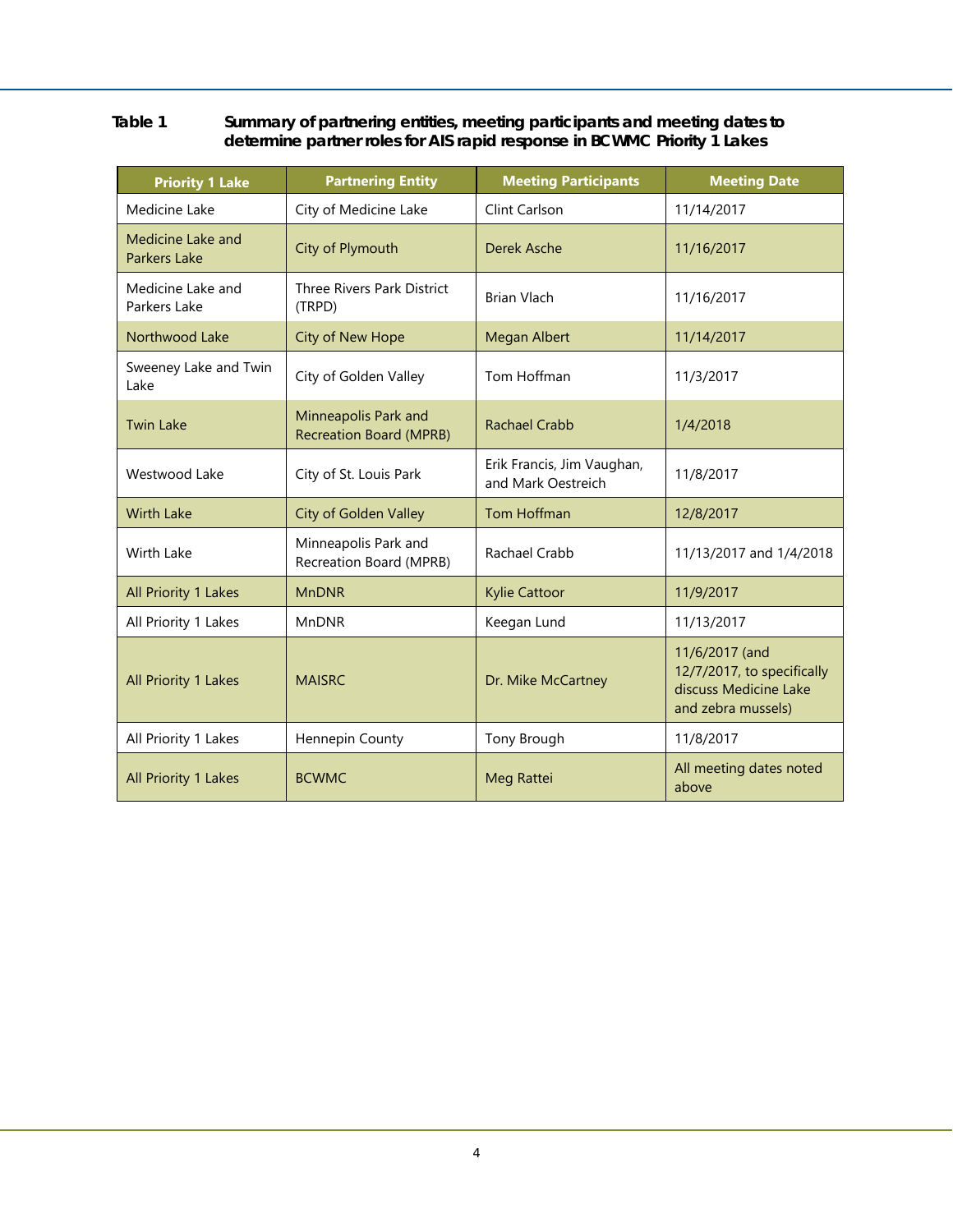

**Figure 1. Priority Waterbodies**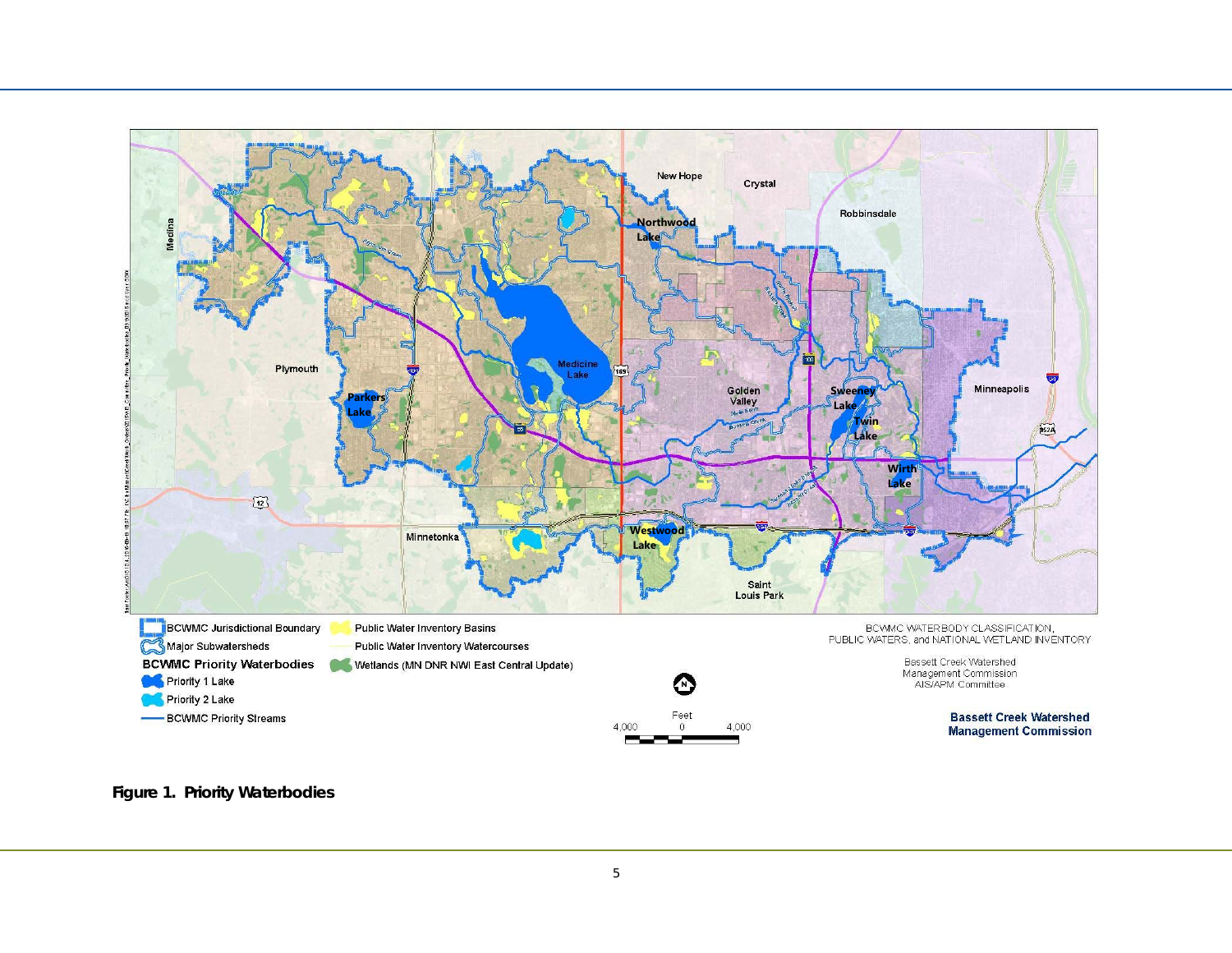#### **Table 2 AIS Rapid Response Plan for Medicine Lake**

|                                                                                                                                                                                                                                                                        | <b>Partner Roles</b>                                                                         |                                                                                  |                                                                          |                        |                                                                                                                                                                                                                                                                                                                             |                                                                                                            |                                                                                                                                                                                                                                                         |  |  |  |
|------------------------------------------------------------------------------------------------------------------------------------------------------------------------------------------------------------------------------------------------------------------------|----------------------------------------------------------------------------------------------|----------------------------------------------------------------------------------|--------------------------------------------------------------------------|------------------------|-----------------------------------------------------------------------------------------------------------------------------------------------------------------------------------------------------------------------------------------------------------------------------------------------------------------------------|------------------------------------------------------------------------------------------------------------|---------------------------------------------------------------------------------------------------------------------------------------------------------------------------------------------------------------------------------------------------------|--|--|--|
| <b>Activity</b>                                                                                                                                                                                                                                                        | <b>BCWMC</b>                                                                                 | <b>City of Plymouth</b>                                                          | City of Medicine Lake <sup>1</sup>                                       | <b>Hennepin County</b> | <b>TRPD</b>                                                                                                                                                                                                                                                                                                                 | <b>MnDNR</b>                                                                                               | <b>MAISRC2</b>                                                                                                                                                                                                                                          |  |  |  |
| Notify MnDNR of AIS infestation (MnDNR verifies<br>AIS infestation)                                                                                                                                                                                                    |                                                                                              |                                                                                  |                                                                          |                        | Contacts the MnDNR.                                                                                                                                                                                                                                                                                                         | Verifies AIS infestation                                                                                   |                                                                                                                                                                                                                                                         |  |  |  |
| Communicate the infestation to all stakeholders<br>(including those downstream), Association of<br>Medicine Lake Area Citizens (AMLAC), and the<br>general public                                                                                                      | Disseminates information<br>provided by TRPD                                                 | Disseminates information<br>provided by TRPD to AMLAC<br>and the general public. | Disseminates information<br>provided by TRPD                             |                        | In conjunction with or<br>immediately following<br>MnDNR press release,<br>communicates information<br>about the infestation to all<br>stakeholders and provides<br>information to the City of<br>Plymouth, the City of<br>Medicine Lake, and BCWMC<br>to communicate the<br>infestation to AMLAC and<br>the general public | MnDNR issues press release<br>prior to or in conjunction<br>with communication directly<br>to stakeholders |                                                                                                                                                                                                                                                         |  |  |  |
| Perform, or hire contractor to perform, monitoring<br>to define the extent of the AIS infestation                                                                                                                                                                      | Collaborates with TRPD,<br>MnDNR, and MAISRC<br>regarding monitoring design                  |                                                                                  |                                                                          |                        | Performs plant surveys and<br>assists with zebra mussel<br>sampling (snorkeling in<br>shallow waters). TRPD would<br>hire a contractor to perform<br>zebra mussel SCUBA surveys                                                                                                                                             | Collaborates with BCWMC,<br>TRPD, and MAISRC                                                               | Collaborates <sup>3</sup> with BCWMC,<br>TRPD and MnDNR regarding<br>monitoring design and<br>recommendations for a<br>contractor. For zebra mussel<br>surveys, possibly perform<br>pre-treatment and post-<br>treatment surveys on a<br>contract basis |  |  |  |
| Determine whether isolation of the infestation is<br>needed and, if so, isolate the infestation                                                                                                                                                                        | Collaborates with TRPD,<br>MnDNR, and MAISRC                                                 |                                                                                  |                                                                          |                        | Makes the decision after<br>collaborating with BCWMC,<br>MnDNR and MAISRC. If<br>feasible, TRPD will<br>implement the isolation                                                                                                                                                                                             | Collaborates with BCWMC,<br><b>TRPD and MAISRC</b>                                                         | Collaborates <sup>3</sup> with BCWMC,<br>TRPD, and MnDNR                                                                                                                                                                                                |  |  |  |
| Collaborate with MnDNR, Minnesota Aquatic<br>Invasive Species Research Center (MAISRC) <sup>2</sup> , and<br>stakeholders to determine appropriate rapid<br>response treatment/removal (e.g., chemical<br>treatment or manual removal of AIS) and<br>associated costs. | Collaborates with MnDNR,<br>TRPD, City of Plymouth, City<br>of Medicine Lake, and<br>MAISRC. | Collaborates with MnDNR,<br>TRPD, BCWMC, City of<br>Medicine Lake, and MAISRC    | Collaborates with MnDNR,<br>TRPD, BCWMC, City of<br>Plymouth, and MAISRC |                        | Facilitates the<br>implementation of a rapid<br>response effort with<br>collaboration and input from   MAISRC<br>MnDNR, BCWMC, City of<br>Plymouth, City of Medicine<br>Lake, and MAISRC.                                                                                                                                   | Collaborates with BCWMC,<br>TRPD, City of Plymouth, City<br>of Medicine Lake, and                          | Collaborates <sup>3</sup> with BCWMC,<br>TRPD, City of Plymouth, City<br>of Medicine Lake, and<br><b>MnDNR</b>                                                                                                                                          |  |  |  |
| Obtain MnDNR treatment/removal permit                                                                                                                                                                                                                                  | Is copied on permit<br>application and all<br>communications                                 |                                                                                  | Is copied on permit<br>application and all<br>communications             |                        | Obtains treatment/removal<br>permit from MnDNR                                                                                                                                                                                                                                                                              | Works with TRPD to issue<br>the permit                                                                     | Collaborates <sup>3</sup> with TRPD and<br>MnDNR as needed to<br>provide technical<br>information.                                                                                                                                                      |  |  |  |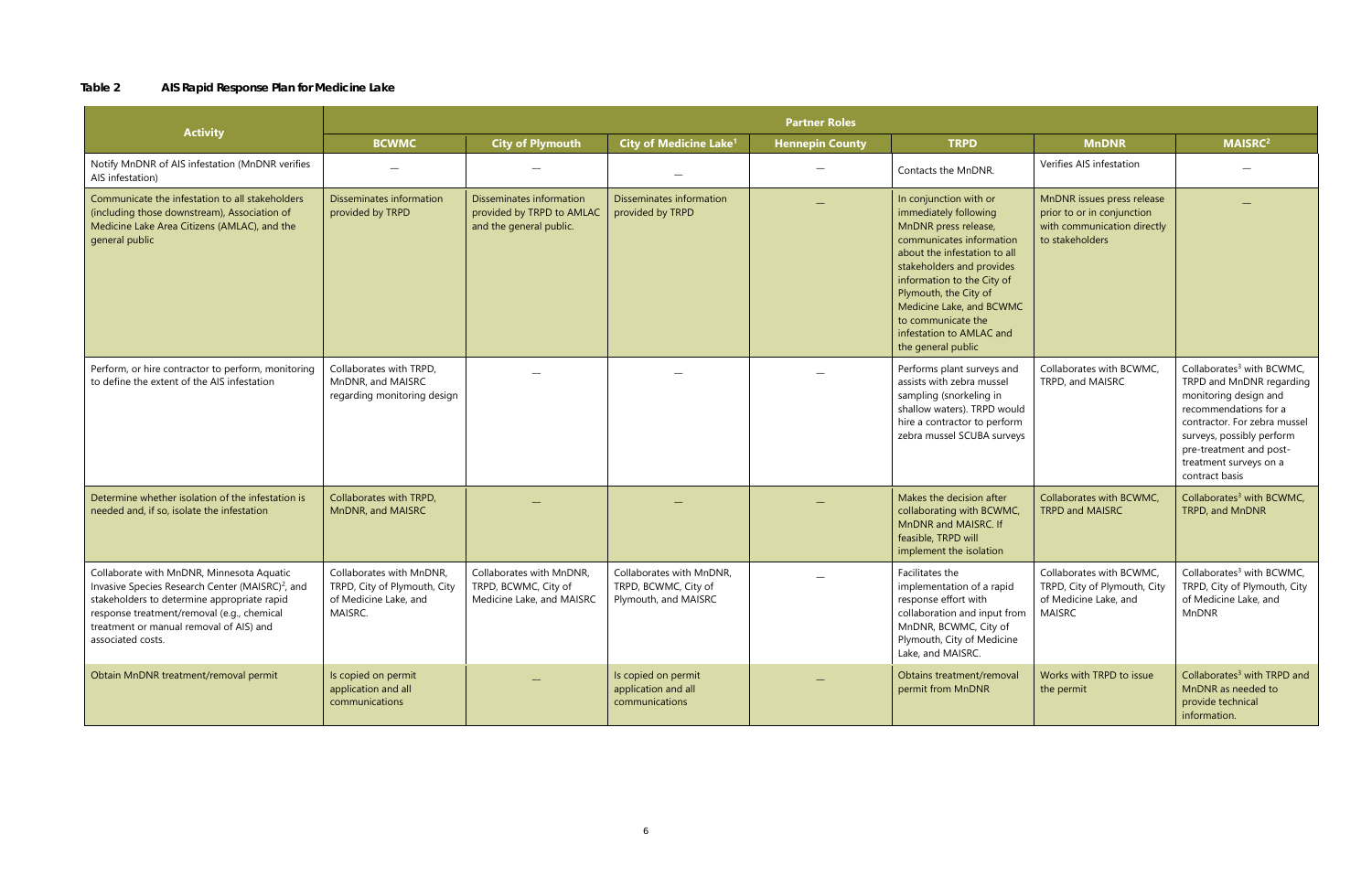| <b>Activity</b>                                                                                                                                                                              | <b>Partner Roles</b>                                                           |                                                                                                                                             |                                               |                                                                                                                       |                                                                                                                                                                            |                                                                                                                                                      |                                                                                                                                                                                                                                                                                               |  |  |  |
|----------------------------------------------------------------------------------------------------------------------------------------------------------------------------------------------|--------------------------------------------------------------------------------|---------------------------------------------------------------------------------------------------------------------------------------------|-----------------------------------------------|-----------------------------------------------------------------------------------------------------------------------|----------------------------------------------------------------------------------------------------------------------------------------------------------------------------|------------------------------------------------------------------------------------------------------------------------------------------------------|-----------------------------------------------------------------------------------------------------------------------------------------------------------------------------------------------------------------------------------------------------------------------------------------------|--|--|--|
|                                                                                                                                                                                              | <b>BCWMC</b>                                                                   | <b>City of Plymouth</b>                                                                                                                     | <b>City of Medicine Lake<sup>1</sup></b>      | <b>Hennepin County</b>                                                                                                | <b>TRPD</b>                                                                                                                                                                | <b>MnDNR</b>                                                                                                                                         | MAISRC <sup>2</sup>                                                                                                                                                                                                                                                                           |  |  |  |
| Perform additional pre-treatment monitoring, if<br>required by MnDNR permit                                                                                                                  | Collaborates with TRPD,<br>MnDNR, and MAISRC<br>regarding monitoring design    |                                                                                                                                             |                                               |                                                                                                                       | Performs plant surveys and<br>assists with zebra mussel<br>sampling (snorkeling in<br>shallow waters). TRPD hires a<br>contractor to perform zebra<br>mussel SCUBA surveys | Collaborates with BCWMC,<br>City of Plymouth, City of<br>Medicine Lake, TRPD, and<br>MAISRC regarding<br>monitoring requirements of<br>permit        | Collaborates <sup>3</sup> with TRPD,<br>City of Plymouth, City of<br>Medicine Lake, and BCWMC<br>regarding monitoring design<br>and recommendations for a<br>contractor. For zebra mussel<br>surveys, possibly perform<br>pre-treatment and post-<br>treatment surveys on a<br>contract basis |  |  |  |
| Hire contractor to perform AIS rapid response<br>treatment/removal (e.g., chemical treatment or<br>manual removal of AIS)                                                                    |                                                                                |                                                                                                                                             |                                               |                                                                                                                       | Hires contractor                                                                                                                                                           |                                                                                                                                                      |                                                                                                                                                                                                                                                                                               |  |  |  |
| Fund the AIS treatment/removal                                                                                                                                                               | Partners with Hennepin<br>County and TRPD to fund<br>the AIS treatment/removal |                                                                                                                                             |                                               | Considers providing AIS<br>rapid response grant<br>funding, if available, to help<br>fund the treatment or<br>removal | Funds up to 17 percent of<br>the project cost. TRPD<br>contribution includes the<br>value of all services provided<br>for the project.                                     |                                                                                                                                                      |                                                                                                                                                                                                                                                                                               |  |  |  |
| Perform, or hire contractor to perform, post-<br>treatment monitoring to determine<br>treatment/removal effectiveness                                                                        | Collaborates with TRPD,<br>MnDNR, and MAISRC<br>regarding monitoring design    |                                                                                                                                             |                                               |                                                                                                                       | Performs plant surveys and<br>assists with zebra mussel<br>sampling (snorkeling in<br>shallow waters). TRPD hires a<br>contractor to perform zebra<br>mussel SCUBA surveys | Collaborates with BCWMC,<br>City of Plymouth, City of<br>Medicine Lake, TRPD, and<br><b>MAISRC</b> regarding<br>monitoring requirements of<br>permit | Collaborates <sup>3</sup> with TRPD,<br>City of Plymouth, City of<br>Medicine Lake, and BCWMC<br>regarding monitoring design<br>and recommendations for a<br>contractor. For zebra mussel<br>surveys, possibly perform<br>pre-treatment and post-<br>treatment surveys on a<br>contract basis |  |  |  |
| Communicate information about the AIS<br>treatment/removal and results of AIS<br>treatment/removal efforts to stakeholders<br>(including those downstream), AMLAC, and the<br>general public |                                                                                | Disseminates information<br>provided by TRPD to AMLAC<br>and the general public.                                                            | Disseminates information<br>provided by TRPD  |                                                                                                                       | Provides information to the<br>City of Plymouth, the City of<br>Medicine Lake, BCWMC,<br>MnDNR, and MAISRC                                                                 |                                                                                                                                                      |                                                                                                                                                                                                                                                                                               |  |  |  |
| Design and implement education program to help<br>prevent future infestation                                                                                                                 | Provides information to City<br>of Plymouth and City of<br>Medicine Lake       | Disseminates information<br>provided by BCWMC to<br>AMLAC and the general<br>public and may develop<br>additional educational<br>materials. | Disseminates information<br>provided by BCWMC |                                                                                                                       | Takes the lead on education<br>activity at boat access and<br>could present information at<br>an AMLAC meeting<br>coordinated by someone<br>else (BCWMC or AMLAC)          |                                                                                                                                                      |                                                                                                                                                                                                                                                                                               |  |  |  |

<sup>1</sup>The City of Medicine Lake would like to be informed about the work completed for each activity.

<sup>2</sup> MAISRC will be invited to participate in discussions, but it is understood that MAISRC will choose whether to participate, depending upon staff availability at the time of each request.

<sup>3</sup>Collaborate means to provide research support and advice.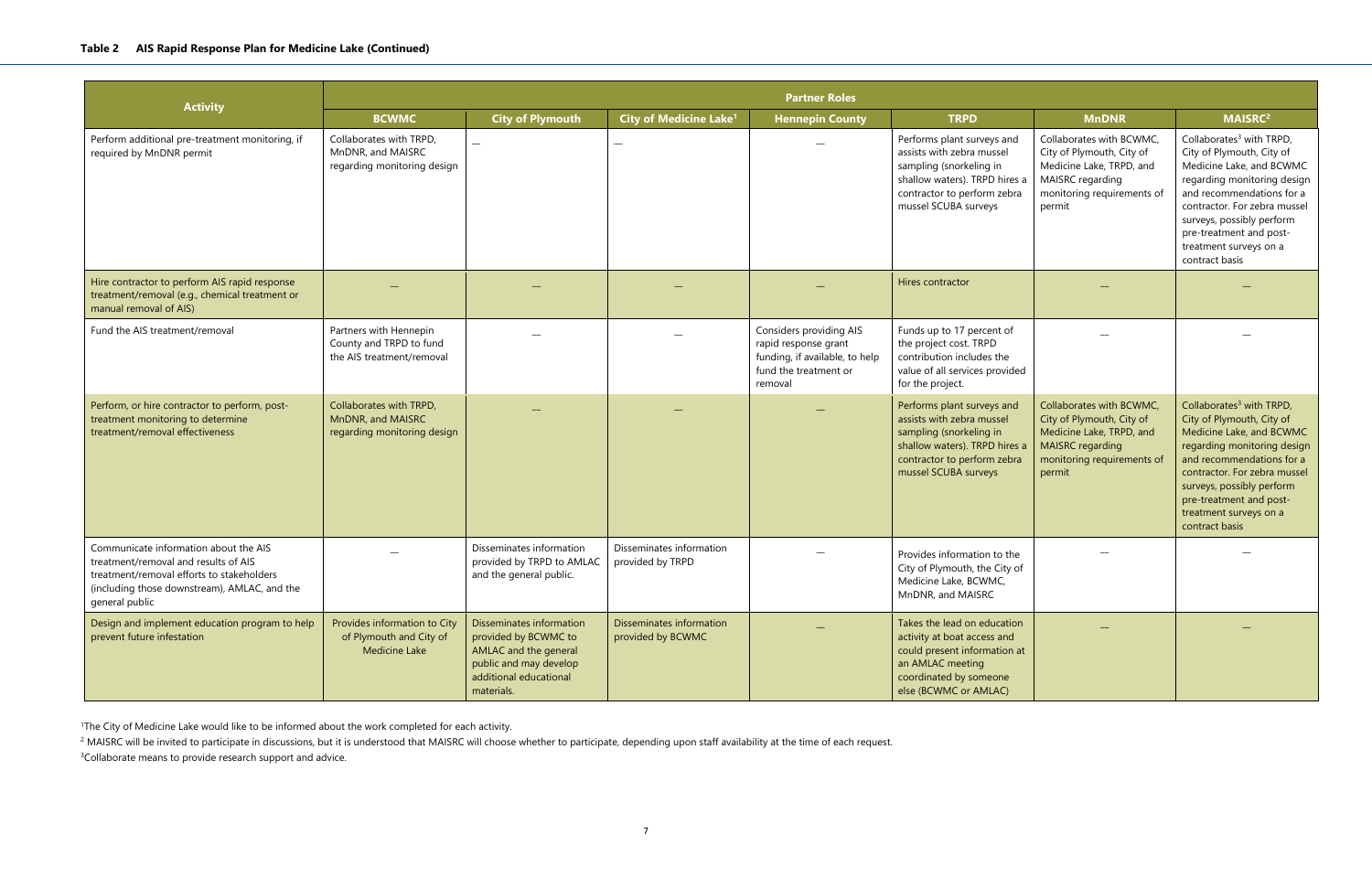#### **Table 3 AIS Rapid Response Plan for Northwood Lake**

|                                                                                                                                                                                                            | <b>Partner Roles</b>                                                                                                           |                                                                                                                                                                                                     |                                                                                                                    |                                                                                                            |                                                                                                  |  |  |  |
|------------------------------------------------------------------------------------------------------------------------------------------------------------------------------------------------------------|--------------------------------------------------------------------------------------------------------------------------------|-----------------------------------------------------------------------------------------------------------------------------------------------------------------------------------------------------|--------------------------------------------------------------------------------------------------------------------|------------------------------------------------------------------------------------------------------------|--------------------------------------------------------------------------------------------------|--|--|--|
| <b>Activity</b>                                                                                                                                                                                            | <b>BCWMC</b>                                                                                                                   | <b>City of New Hope</b>                                                                                                                                                                             | <b>Hennepin County</b>                                                                                             | <b>MnDNR</b>                                                                                               | <b>MAISRC1</b>                                                                                   |  |  |  |
| Notify MnDNR of AIS infestation (MnDNR verifies AIS infestation)                                                                                                                                           | The first entity to find or be notified<br>of possible infestation contacts<br>MnDNR and the City of New Hope                  | The first entity to find or be notified of<br>possible infestation contacts MnDNR and<br>the BCWMC                                                                                                  |                                                                                                                    | Verifies AIS infestation                                                                                   |                                                                                                  |  |  |  |
| Communicate the infestation to stakeholders (including those<br>downstream), Friends of Northwood Lake, and the general public                                                                             | Provides technical assistance to City<br>of New Hope as needed                                                                 | In conjunction with or immediately<br>following MnDNR press release,<br>communicates information about the<br>infestation to all stakeholders, Friends of<br>Northwood Lake, and the general public |                                                                                                                    | MnDNR issues press release prior to<br>or in conjunction with<br>communication directly to<br>stakeholders |                                                                                                  |  |  |  |
| Perform, or hire contractor to perform, monitoring to define the extent of<br>the AIS infestation                                                                                                          | Collaborates with City of New Hope,<br>MnDNR, and MAISRC and provides<br>technical assistance to City of New<br>Hope as needed | Hires the contractor after collaborating<br>with BCWMC, MnDNR, and MAISRC                                                                                                                           |                                                                                                                    | Collaborates with BCWMC, City of<br>New Hope, and MAISRC                                                   | Collaborates <sup>2</sup> with BCWMC, City of<br>New Hope, and MnDNR                             |  |  |  |
| Determine whether isolation of the infestation is needed and, if so, isolate<br>the infestation                                                                                                            | Collaborates with City of New Hope,<br>MnDNR, and MAISRC                                                                       | Makes the decision after collaborating with<br>BCWMC, MnDNR, and MAISRC. If feasible,<br>implement the quarantine. <sup>3</sup>                                                                     |                                                                                                                    | Collaborates with BCWMC, City of<br>New Hope, and MAISRC                                                   | Collaborates <sup>2</sup> with BCWMC, City of<br>New Hope, and MnDNR                             |  |  |  |
| Collaborate with MnDNR, MAISRC, and stakeholders to determine<br>appropriate rapid response (e.g., chemical treatment or manual removal of<br>AIS) and associated costs                                    | Collaborates with City of New Hope,<br>MnDNR, and MAISRC                                                                       | The City will make a decision after<br>collaborating with BCWMC, MnDNR, and<br><b>MAISRC</b>                                                                                                        |                                                                                                                    | Collaborates with BCWMC, City of<br>New Hope, and MAISRC                                                   | Collaborates <sup>2</sup> with BCWMC, City of<br>New Hope, and MnDNR                             |  |  |  |
| Work with MnDNR to obtain treatment/removal permit                                                                                                                                                         | <b>BCWMC works with MnDNR to</b><br>obtain treatment/removal permit                                                            | Is copied on permit application and all<br>communications                                                                                                                                           |                                                                                                                    | Works with BCWMC to issue the<br>permit                                                                    | Collaborates <sup>2</sup> with BCWMC and<br>MnDNR as needed to provide<br>technical information. |  |  |  |
| Perform additional pre-treatment monitoring, if required by MnDNR permit                                                                                                                                   | Collaborates with City of New Hope,<br>MnDNR, and MAISRC and provides<br>technical assistance to City of New<br>Hope as needed | Hires the contractor after collaborating<br>with BCWMC, MnDNR, and MAISRC                                                                                                                           |                                                                                                                    | Collaborates with BCWMC, City of<br>New Hope, and MAISRC                                                   | Collaborates <sup>2</sup> with BCWMC, City of<br>New Hope, and MnDNR                             |  |  |  |
| Hire contractor to perform AIS rapid response treatment/removal (e.g.,<br>chemical treatment or manual removal of AIS)                                                                                     | Is copied on communications with<br>contractor and reviews<br>contract/quote before hire                                       | Hires the contractor                                                                                                                                                                                |                                                                                                                    |                                                                                                            |                                                                                                  |  |  |  |
| Fund the AIS treatment/removal                                                                                                                                                                             | BCWMC partners with the City of<br>New Hope and Hennepin County to<br>fund the treatment                                       | Partners with BCWMC and Hennepin<br>County to fund the treatment, provided<br>funding is approved by the City Council                                                                               | Considers providing AIS rapid<br>response grant funding, if<br>available, to help fund the<br>treatment or removal |                                                                                                            |                                                                                                  |  |  |  |
| Perform, or hire contractor to perform, post-treatment monitoring to<br>determine treatment/removal effectiveness                                                                                          | Collaborates with City of New Hope,<br>MnDNR, and MAISRC and provides<br>technical assistance to City of New<br>Hope as needed | Hires the contractor after collaborating<br>with BCWMC, MnDNR, and MAISRC                                                                                                                           |                                                                                                                    | Collaborates with BCWMC, City of<br>New Hope, and MAISRC                                                   | Collaborates <sup>2</sup> with BCWMC, City of<br>New Hope, and MnDNR                             |  |  |  |
| Communicate information about the AIS treatment/removal and results of<br>AIS treatment/removal efforts to stakeholders (including those<br>downstream), Friends of Northwood Lake, and the general public | Provides technical assistance to City<br>of New Hope as needed                                                                 | Communicates information about the<br>infestation and management to all<br>stakeholders, Friends of Northwood Lake,<br>and the general public                                                       |                                                                                                                    |                                                                                                            |                                                                                                  |  |  |  |
| Design and implement education program to help prevent future<br>infestation                                                                                                                               | Provides information to City of New<br>Hope                                                                                    | Disseminates information provided by<br>BCWMC to Friends of Northwood Lake<br>and the general public                                                                                                |                                                                                                                    |                                                                                                            |                                                                                                  |  |  |  |

 $1$  MAISRC will be invited to participate in discussions, but it is understood that MAISRC will choose whether to participate, depending upon staff availability at the time of each request. <sup>2</sup>Collaborate means to provide research support and advice..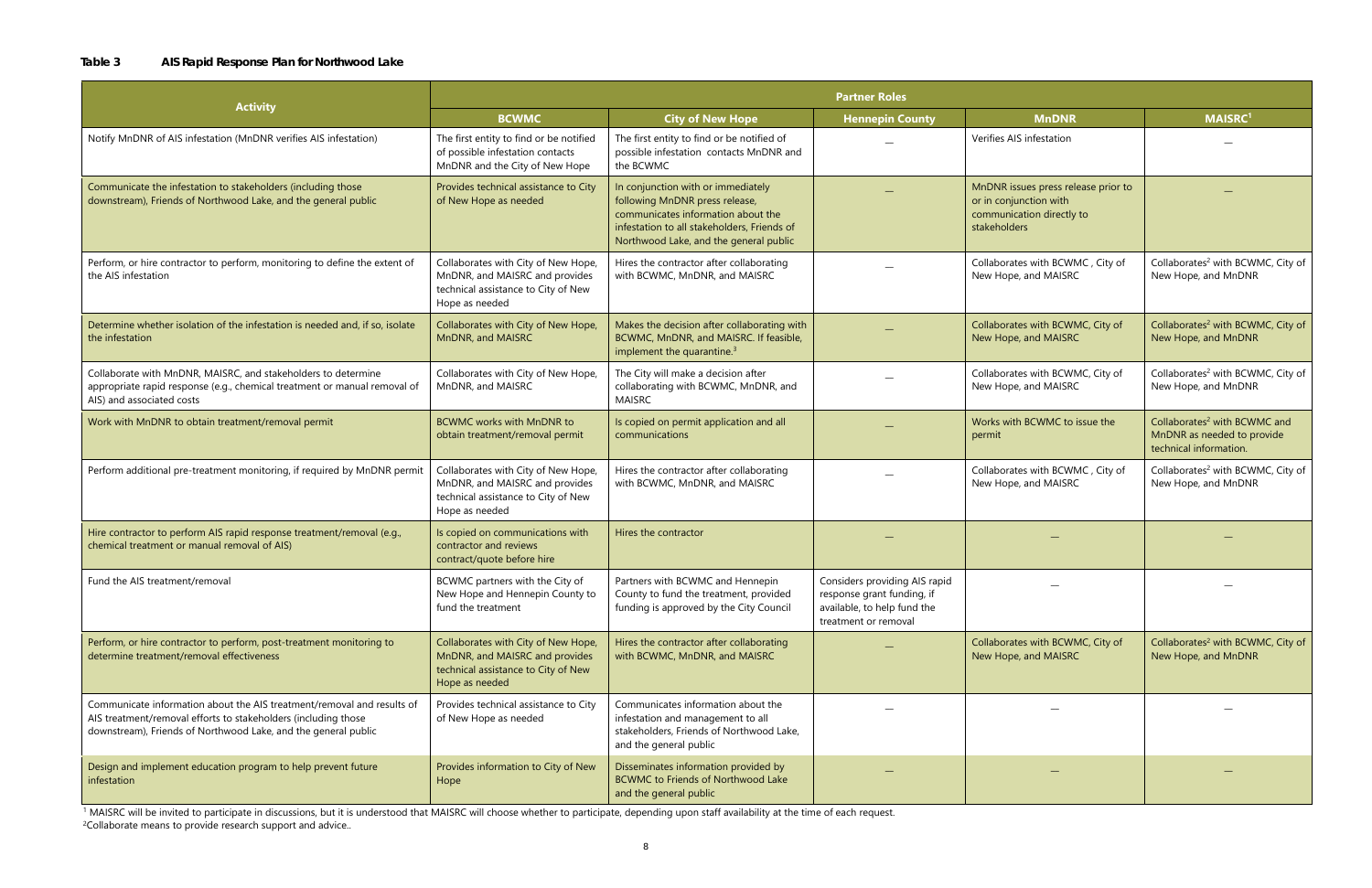#### **Table 4 AIS Rapid Response Plan for Parkers Lake**

| <b>Activity</b>                                                                                                                                                                           | <b>Partner Roles</b>                                                                                                            |                                                                                                                                                                                                                                                                             |                                                                                                                                                                            |                        |                                                                                                            |                                                                                                               |  |  |  |
|-------------------------------------------------------------------------------------------------------------------------------------------------------------------------------------------|---------------------------------------------------------------------------------------------------------------------------------|-----------------------------------------------------------------------------------------------------------------------------------------------------------------------------------------------------------------------------------------------------------------------------|----------------------------------------------------------------------------------------------------------------------------------------------------------------------------|------------------------|------------------------------------------------------------------------------------------------------------|---------------------------------------------------------------------------------------------------------------|--|--|--|
|                                                                                                                                                                                           | <b>BCWMC</b>                                                                                                                    | <b>City of Plymouth</b>                                                                                                                                                                                                                                                     | <b>TRPD</b>                                                                                                                                                                | <b>Hennepin County</b> | <b>MnDNR</b>                                                                                               | <b>MAISRC1</b>                                                                                                |  |  |  |
| Notify MnDNR of AIS infestation (MnDNR verifies AIS infestation)                                                                                                                          | The first entity to find or be<br>notified of possible infestation<br>contacts MnDNR, the City of<br>Plymouth and TRPD          | The first entity to find or be<br>notified of possible infestation<br>contacts MnDNR, the BCWMC<br>and TRPD                                                                                                                                                                 | The first entity to find or be<br>notified of possible infestation<br>contacts MnDNR, the City of<br>Plymouth and BCWMC                                                    |                        | Verifies AIS infestation                                                                                   |                                                                                                               |  |  |  |
| Communicate the infestation to all stakeholders (including those<br>downstream) and the public                                                                                            | Provides information to City of<br>Plymouth                                                                                     | In conjunction with or<br>immediately following MnDNR<br>press release, disseminates<br>information provided by<br>BCWMC to all stakeholders and<br>the public.                                                                                                             |                                                                                                                                                                            |                        | MnDNR issues press release<br>prior to or in conjunction with<br>communication directly to<br>stakeholders |                                                                                                               |  |  |  |
| Perform, or hire contractor to perform, monitoring to define the<br>extent of the AIS infestation.                                                                                        | Collaborates with City of<br>Plymouth, MnDNR, TRPD, and<br>MAISRC regarding monitoring<br>design                                | Collaborates with BCWMC,<br>MnDNR, TRPD, and MAISRC<br>regarding monitoring design.<br>Contract with TRPD to perform<br>the monitoring whenever they<br>are able. If TRPD are<br>unavailable, the City hires a<br>contractor to perform the<br>monitoring                   | Collaborates with BCWMC, City<br>of Plymouth, MnDNR, and<br>MAISRC regarding monitoring<br>design. TRPD performs the<br>work on a contract basis<br>whenever they are able |                        | Collaborates with BCWMC, City<br>of Plymouth, TRPD, and<br><b>MAISRC</b>                                   | Collaborates <sup>2</sup> with BCWMC,<br>City of Plymouth, MnDNR, and<br>TRPD regarding monitoring<br>design. |  |  |  |
| Determine whether isolation of the infestation is needed and, if so,<br>isolate the infestation                                                                                           | Makes a decision after<br>collaborating with MnDNR,<br>MAISRC, and TRPD. If feasible,<br>implement the quarantine. <sup>3</sup> |                                                                                                                                                                                                                                                                             | Collaborates with BCWMC,<br>MnDNR, and MAISRC                                                                                                                              |                        | Collaborates with BCWMC,<br>MAISRC, and TRPD                                                               | Collaborates <sup>2</sup> with BCWMC,<br>MnDNR, and TRPD                                                      |  |  |  |
| Collaborate with MnDNR, MAISRC, and stakeholders to determine<br>appropriate rapid response treatment/removal (e.g., chemical<br>treatment or manual removal of AIS) and associated costs | Makes the decision after<br>collaborating with City of<br>Plymouth, TRPD, MnDNR, and<br><b>MAISRC</b>                           | Collaborates with BCWMC,<br>TRPD, MnDNR, and MAISRC                                                                                                                                                                                                                         | Collaborates with BCWMC, City<br>of Plymouth, MnDNR, and<br><b>MAISRC</b>                                                                                                  |                        | Collaborates with BCWMC, City<br>of Plymouth, MAISRC, and<br><b>TRPD</b>                                   | Collaborates <sup>2</sup> with BCWMC,<br>City of Plymouth, MnDNR, and<br><b>TRPD</b>                          |  |  |  |
| Work with MnDNR to obtain treatment/removal permit                                                                                                                                        | Works with MnDNR to obtain<br>treatment/removal permit                                                                          |                                                                                                                                                                                                                                                                             | Provides guidance and<br>technical expertise                                                                                                                               |                        | Works with BCWMC to issue<br>the permit                                                                    | Collaborates <sup>2</sup> with BCWMC and<br>MnDNR as needed to provide<br>technical information.              |  |  |  |
| Perform additional pre-treatment monitoring, if required by<br>MnDNR permit                                                                                                               | Collaborates with City of<br>Plymouth, MnDNR, TRPD, and<br>MAISRC regarding monitoring<br>design                                | Collaborates with BCWMC,<br>MnDNR, TRPD, and MAISRC<br>regarding monitoring design.<br>City of Plymouth contracts with<br>TRPD to perform the<br>monitoring whenever they are<br>able. If TRPD are unavailable,<br>the City hires a contractor to<br>perform the monitoring | Collaborates with BCWMC, City<br>of Plymouth, MnDNR, and<br>MAISRC regarding monitoring<br>design. Perform the work on a<br>contract basis whenever they<br>are able       |                        |                                                                                                            |                                                                                                               |  |  |  |
| Hire contractor to perform AIS rapid response treatment/removal<br>(e.g., chemical treatment or manual removal of AIS)                                                                    | Hires contractor                                                                                                                |                                                                                                                                                                                                                                                                             |                                                                                                                                                                            |                        |                                                                                                            |                                                                                                               |  |  |  |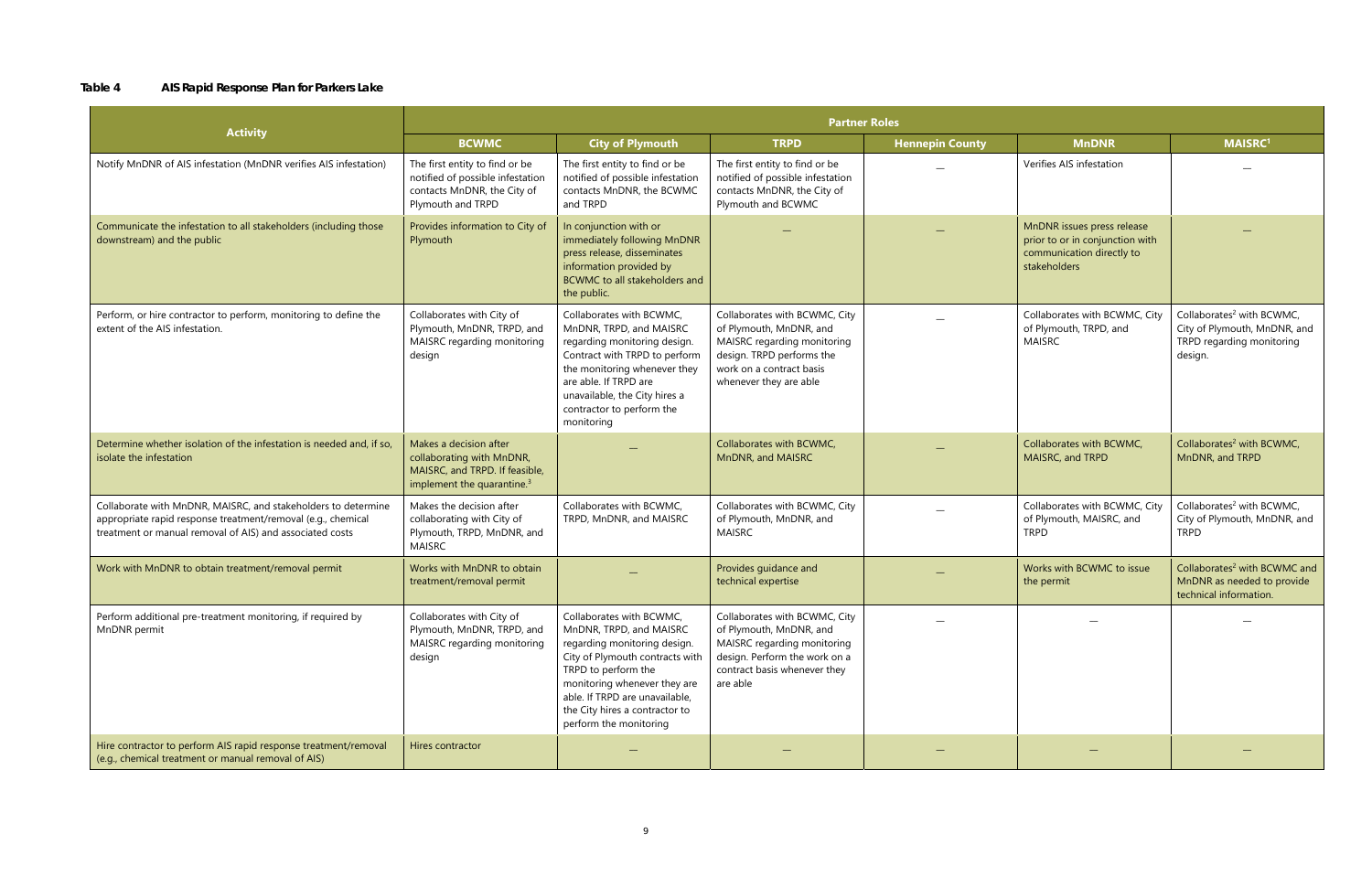| <b>Activity</b>                                                                                                                                                            | <b>Partner Roles</b>                                                                             |                                                                                                                                                                                                                                                                             |                                                                                                                                                                       |                                                                                                                    |                                                                                                                  |                                                                                                               |  |  |  |
|----------------------------------------------------------------------------------------------------------------------------------------------------------------------------|--------------------------------------------------------------------------------------------------|-----------------------------------------------------------------------------------------------------------------------------------------------------------------------------------------------------------------------------------------------------------------------------|-----------------------------------------------------------------------------------------------------------------------------------------------------------------------|--------------------------------------------------------------------------------------------------------------------|------------------------------------------------------------------------------------------------------------------|---------------------------------------------------------------------------------------------------------------|--|--|--|
|                                                                                                                                                                            | <b>BCWMC</b>                                                                                     | <b>City of Plymouth</b>                                                                                                                                                                                                                                                     | <b>TRPD</b>                                                                                                                                                           | <b>Hennepin County</b>                                                                                             | <b>MnDNR</b>                                                                                                     | <b>MAISRC1</b>                                                                                                |  |  |  |
| Fund the AIS treatment/removal                                                                                                                                             | Partner with Hennepin County<br>to fund treatment                                                | Considers funding the<br>monitoring.                                                                                                                                                                                                                                        |                                                                                                                                                                       | Considers providing AIS rapid<br>response grant funding, if<br>available, to help fund the<br>treatment or removal |                                                                                                                  |                                                                                                               |  |  |  |
| Perform, or hire contractor to perform, post-treatment monitoring<br>to determine treatment/removal effectiveness                                                          | Collaborates with City of<br>Plymouth, MnDNR, TRPD, and<br>MAISRC regarding monitoring<br>design | Collaborates with BCWMC.<br>MnDNR, TRPD, and MAISRC<br>regarding monitoring design.<br>City of Plymouth contracts with<br>TRPD to perform the<br>monitoring whenever they are<br>able. If TRPD are unavailable,<br>the City hires a contractor to<br>perform the monitoring | Collaborates with BCWMC, City<br>of Plymouth, MnDNR, and<br>MAISRC regarding monitoring<br>design. Performs the work on a<br>contract basis whenever they<br>are able |                                                                                                                    | Collaborates with BCWMC, City<br>of Plymouth, TRPD, and<br>MAISRC regarding monitoring<br>requirements of permit | Collaborates <sup>2</sup> with BCWMC,<br>City of Plymouth, MnDNR, and<br>TRPD regarding monitoring<br>design. |  |  |  |
| Communicate information about the AIS treatment/removal and<br>results of AIS treatment/removal efforts to all stakeholders<br>(including those downstream) and the public | Provides information to City of<br>Plymouth                                                      | Disseminates information<br>provided by BCWMC.                                                                                                                                                                                                                              | Provides monitoring data to<br>City of Plymouth or presents<br>the data to the public at an<br>event coordinated by City of<br>Plymouth                               |                                                                                                                    |                                                                                                                  |                                                                                                               |  |  |  |
| Design and implement education program to help prevent future<br>infestation                                                                                               | Provides information to City of<br>Plymouth                                                      | Disseminates information<br>provided by BCWMC and may<br>develop additional materials.                                                                                                                                                                                      |                                                                                                                                                                       |                                                                                                                    |                                                                                                                  |                                                                                                               |  |  |  |

<sup>1</sup> MAISRC will be invited to participate in discussions, but it is understood that MAISRC will choose whether to participate, depending upon staff availability at the time of each request.

<sup>2</sup>Collaborate means to provide research support and advice.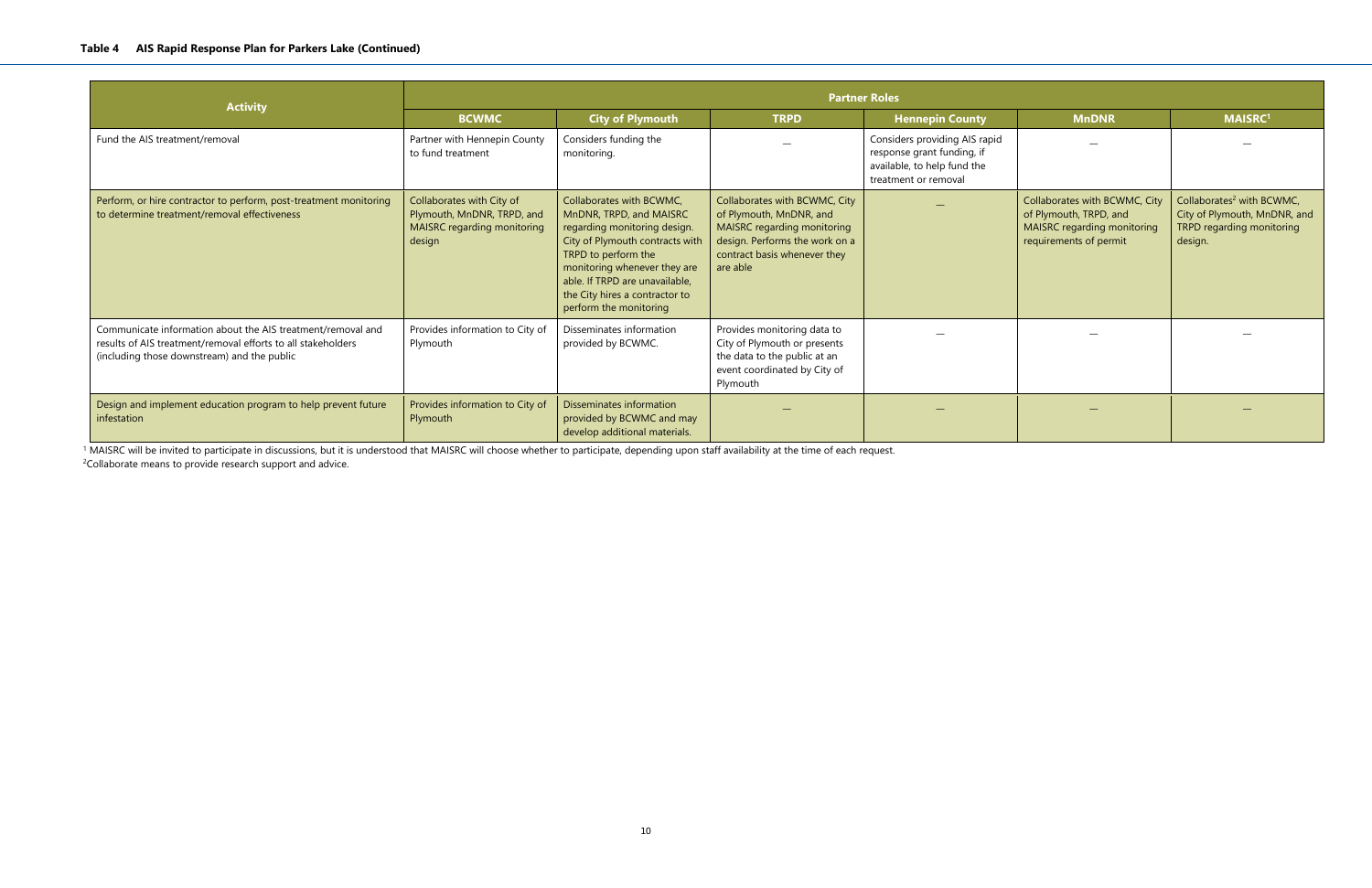#### **Table 5 AIS Rapid Response Plan for Sweeney Lake**

|                                                                                                                                                                                           | <b>Partner Roles</b>                                                                                   |                                                                                                                                                                                                                                     |                                                                                                                    |                                              |                                                                                                                                     |                                                                                                              |  |  |  |
|-------------------------------------------------------------------------------------------------------------------------------------------------------------------------------------------|--------------------------------------------------------------------------------------------------------|-------------------------------------------------------------------------------------------------------------------------------------------------------------------------------------------------------------------------------------|--------------------------------------------------------------------------------------------------------------------|----------------------------------------------|-------------------------------------------------------------------------------------------------------------------------------------|--------------------------------------------------------------------------------------------------------------|--|--|--|
| <b>Activity</b>                                                                                                                                                                           | <b>BCWMC</b>                                                                                           | <b>City of Golden Valley</b>                                                                                                                                                                                                        | <b>Hennepin County</b>                                                                                             | <b>MPRB</b>                                  | <b>MnDNR</b>                                                                                                                        | <b>MAISRC1</b>                                                                                               |  |  |  |
| Notify MnDNR of AIS infestation (MnDNR verifies AIS infestation)                                                                                                                          |                                                                                                        | Notifies MnDNR, BCWMC and<br><b>MPRB</b>                                                                                                                                                                                            |                                                                                                                    |                                              | Verifies AIS infestation                                                                                                            |                                                                                                              |  |  |  |
| Communicate the infestation to all stakeholders (including those<br>downstream), Sweeney Lake Homeowners Association, and the<br>general public                                           |                                                                                                        | In conjunction with or<br>immediately following MnDNR<br>press release, communicates<br>the infestation to all<br>stakeholders, Sweeney Lake<br>Homeowners Association, and<br>the general public.                                  |                                                                                                                    |                                              | MnDNR issues press release<br>prior to or in conjunction with<br>communication directly to<br>stakeholders                          |                                                                                                              |  |  |  |
| Perform, or hire contractor to perform, monitoring to define the<br>extent of the AIS infestation.                                                                                        | Provides technical assistance<br>such as monitoring design and<br>recommendations for a<br>contractor  | Hires a contractor                                                                                                                                                                                                                  |                                                                                                                    | Provides technical assistance, as<br>needed. | Collaborates with the City of<br>Golden Valley, BCWMC, and<br><b>MAISRC</b>                                                         | Collaborates <sup>2</sup> with City of<br>Golden Valley, BCWMC, and<br>MnDNR regarding monitoring<br>design. |  |  |  |
| Determine whether isolation of the infestation is needed and, if so,<br>isolate the infestation                                                                                           | Makes decision after<br>collaborating with MnDNR,<br>MAISRC, and City of Golden<br>Valley              | Collaborates with MAISRC,<br>BCWMC, and MnDNR. (The<br>City of Golden Valley prefers<br>that MnDNR take the lead to<br>implement the quarantine <sup>3</sup> ,<br>but would implement the<br>quarantine <sup>3</sup> if necessary.) |                                                                                                                    |                                              | Collaborates with MAISRC,<br>BCWMC, and City of Golden<br>Valley. Possibly take the lead in<br>implementing quarantine <sup>3</sup> | Collaborates <sup>2</sup> with MnDNR,<br>BCWMC, and City of Golden<br>Valley                                 |  |  |  |
| Collaborate with MnDNR, MAISRC, and stakeholders to determine<br>appropriate rapid response treatment/removal (e.g., chemical<br>treatment or manual removal of AIS) and associated costs | Collaborates with MnDNR,<br>MAISRC, and City of Golden<br>Valley                                       | Makes the decision after<br>considering the<br>recommendations from<br>BCWMC, MAISRC, and the<br>MnDNR.                                                                                                                             |                                                                                                                    |                                              | Collaborates with MAISRC,<br>BCWMC, and City of Golden<br>Valley                                                                    | Collaborates <sup>2</sup> with MnDNR,<br>BCWMC, and City of Golden<br>Valley                                 |  |  |  |
| Work with MnDNR to obtain treatment/removal permit                                                                                                                                        | Works with MnDNR to obtain<br>treatment/removal permit                                                 | Is copied on permit application<br>and all communications                                                                                                                                                                           |                                                                                                                    |                                              | Works with BCWMC to issue<br>permit                                                                                                 | Collaborates <sup>2</sup> with BCWMC<br>and MnDNR as needed to<br>provide technical information.             |  |  |  |
| Perform additional pre-treatment monitoring, if required by<br>MnDNR permit                                                                                                               | Provides technical assistance<br>such as monitoring design and<br>recommendations for a<br>contractor. | Hires a contractor                                                                                                                                                                                                                  |                                                                                                                    |                                              | Collaborates with City of<br>Golden Valley, BCWMC, and<br>MAISRC regarding monitoring<br>requirements of permit.                    | Collaborates <sup>2</sup> with City of<br>Golden Valley, BCWMC, and<br>MnDNR regarding monitoring<br>design. |  |  |  |
| Hire contractor to perform AIS rapid response treatment/removal<br>(e.g., chemical treatment or manual removal of AIS)                                                                    | Provides technical assistance<br>with contract development                                             | Hires the contractor                                                                                                                                                                                                                |                                                                                                                    |                                              |                                                                                                                                     |                                                                                                              |  |  |  |
| Fund the AIS treatment/removal                                                                                                                                                            | Partners with City of Golden<br>Valley and Hennepin County<br>to fund the treatment                    | Partners with BCWMC and<br>Hennepin County to fund the<br>treatment                                                                                                                                                                 | Considers providing AIS rapid<br>response grant funding, if<br>available, to help fund the<br>treatment or removal |                                              |                                                                                                                                     |                                                                                                              |  |  |  |
| Perform, or hire contractor to perform, post-treatment monitoring<br>to determine treatment/removal effectiveness                                                                         | Provides technical assistance<br>such as monitoring design and<br>recommendations for a<br>contractor. | Hires a contractor                                                                                                                                                                                                                  |                                                                                                                    |                                              | Collaborates with the City of<br>Golden Valley, BCWMC, and<br>MAISRC regarding monitoring<br>requirements of permit.                | Collaborates <sup>2</sup> with City of<br>Golden Valley, BCWMC, and<br>MnDNR regarding monitoring<br>design  |  |  |  |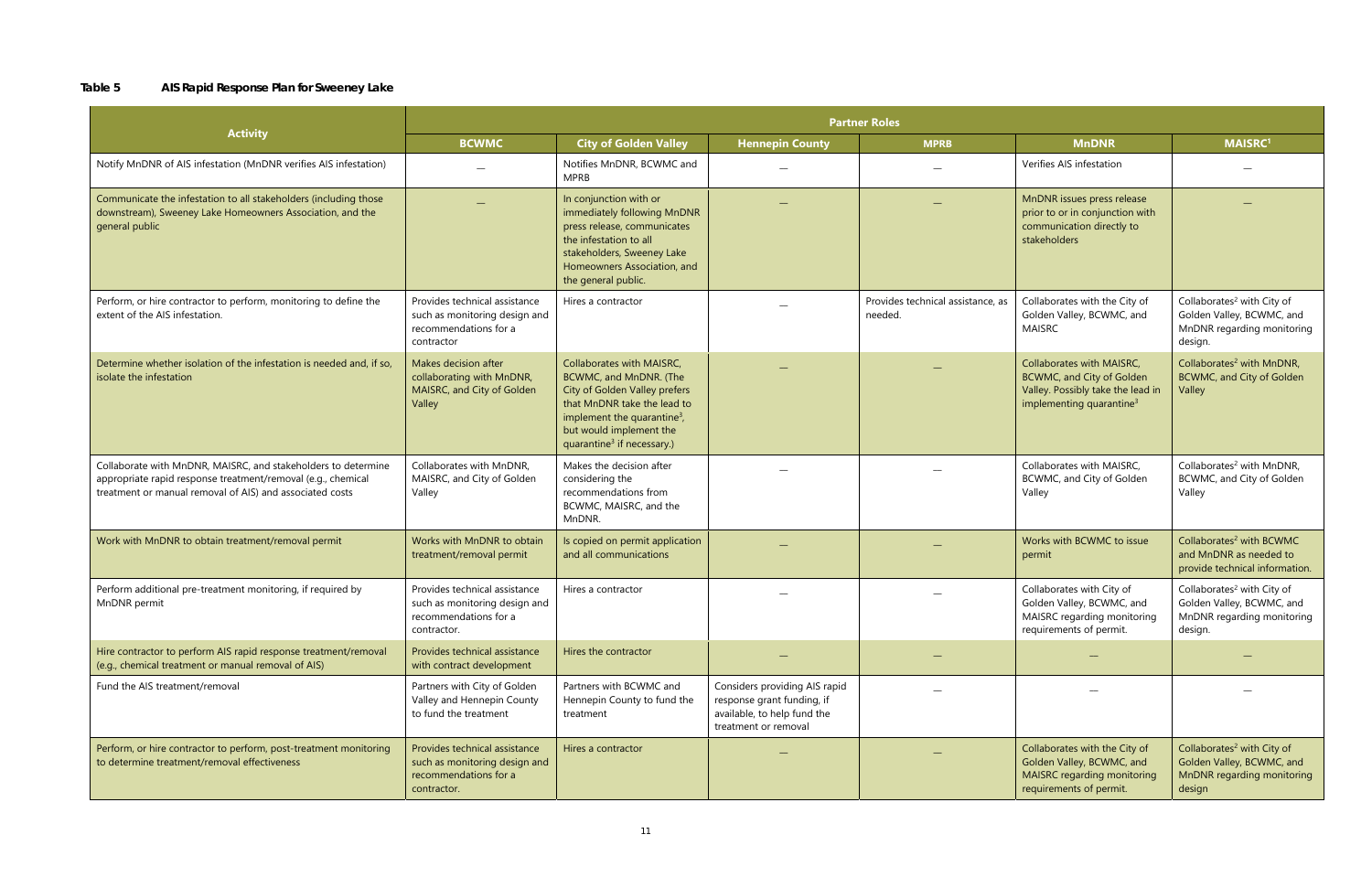| <b>Activity</b>                                                                                                                                                                                                         | <b>Partner Roles</b>                                                                                       |                                                                                                                                                |                        |                                         |                                                                                                                                                      |                |  |  |
|-------------------------------------------------------------------------------------------------------------------------------------------------------------------------------------------------------------------------|------------------------------------------------------------------------------------------------------------|------------------------------------------------------------------------------------------------------------------------------------------------|------------------------|-----------------------------------------|------------------------------------------------------------------------------------------------------------------------------------------------------|----------------|--|--|
|                                                                                                                                                                                                                         | <b>BCWMC</b>                                                                                               | <b>City of Golden Valley</b>                                                                                                                   | <b>Hennepin County</b> | <b>MPRB</b>                             | <b>MnDNR</b>                                                                                                                                         | <b>MAISRC1</b> |  |  |
| Communicate information about the AIS treatment/removal and<br>results of AIS treatment/removal efforts to stakeholders (including<br>those downstream), Sweeney Lake Homeowners Association, and<br>the general public |                                                                                                            | Provides information to all<br>stakeholders, the Sweeney<br>Lake Homeowners Association,<br>and the general public.                            |                        |                                         |                                                                                                                                                      |                |  |  |
| Design and implement education program to help prevent future<br>infestation                                                                                                                                            | Provides any available education Takes the lead, but collaborates<br>materials to City of Golden<br>Valley | with BCWMC, MnDNR, and<br>MAISRC. Disseminates<br>$ $ information to the Sweeney Lake $ $<br>Homeowners Association and<br>the general public. |                        | Provides assistance, as<br>appropriate. | Provides any available education $\vert$ May provide available education $\vert$<br>materials to City of Golden Valley   materials to City of Golden | <b>Valley</b>  |  |  |

 $^1$  MAISRC will be invited to participate in discussions, but it is understood that MAISRC will choose whether to participate, depending upon staff availability at the time of each request. <sup>2</sup>Collaborate means to provide research support and advice.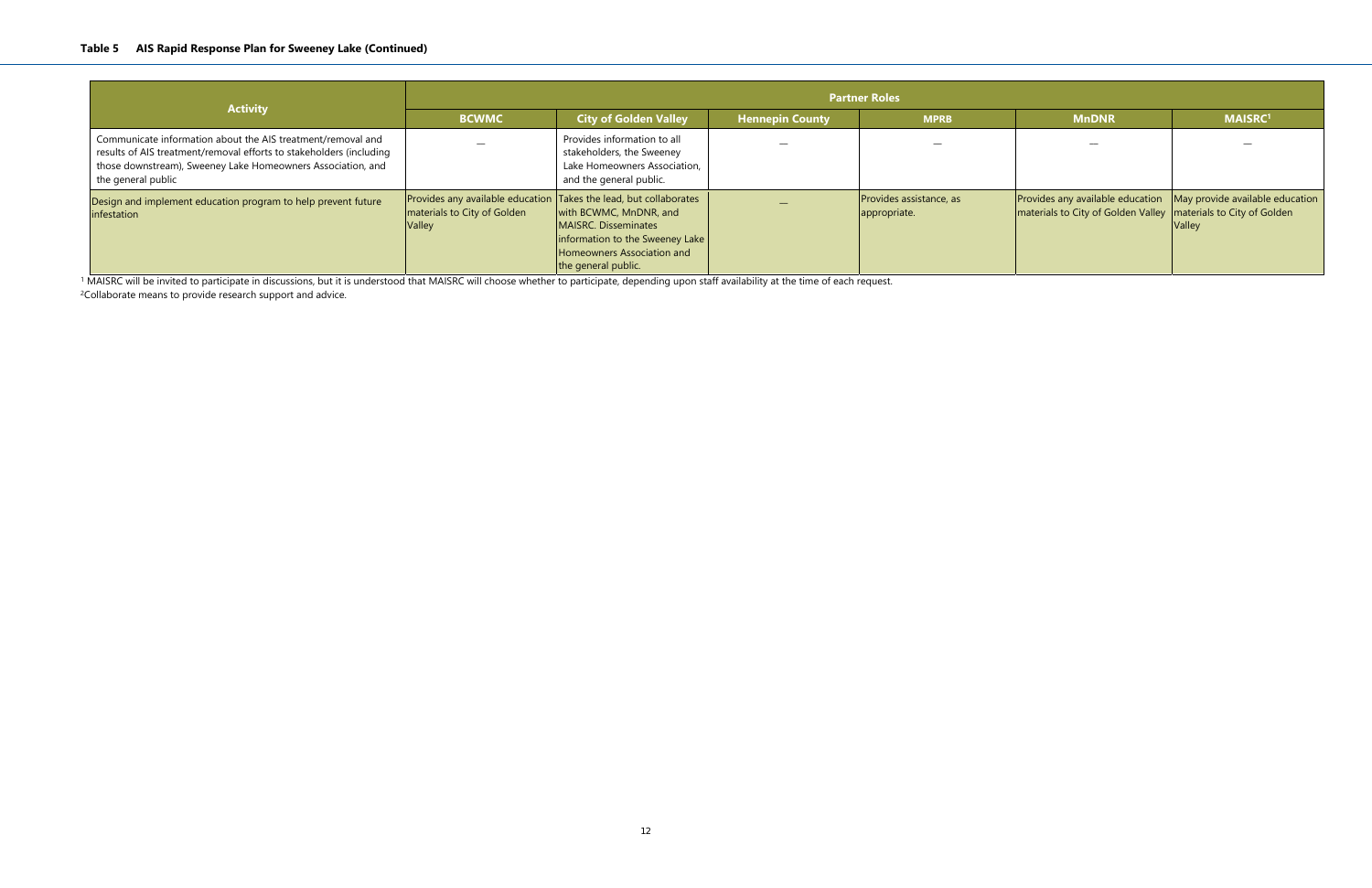#### **Table 6 AIS Rapid Response Plan for Twin Lake**

|                                                                                                                                                                                           | <b>Partner Roles</b>                                                                                   |                                                                                                                                                                                                                          |                                                                                                                    |                                                                                                        |                                                                                                                                              |                                                                                                              |
|-------------------------------------------------------------------------------------------------------------------------------------------------------------------------------------------|--------------------------------------------------------------------------------------------------------|--------------------------------------------------------------------------------------------------------------------------------------------------------------------------------------------------------------------------|--------------------------------------------------------------------------------------------------------------------|--------------------------------------------------------------------------------------------------------|----------------------------------------------------------------------------------------------------------------------------------------------|--------------------------------------------------------------------------------------------------------------|
| <b>Activity</b>                                                                                                                                                                           | <b>BCWMC</b>                                                                                           | <b>City of Golden Valley</b>                                                                                                                                                                                             | <b>Hennepin County</b>                                                                                             | <b>MPRB</b>                                                                                            | <b>MnDNR</b>                                                                                                                                 | <b>MAISRC1</b>                                                                                               |
| Notify MnDNR of AIS infestation (MnDNR verifies AIS infestation)                                                                                                                          |                                                                                                        | Notifies MnDNR, BCWMC and<br><b>MPRB</b>                                                                                                                                                                                 |                                                                                                                    |                                                                                                        | Verifies AIS infestation                                                                                                                     |                                                                                                              |
| Communicate the infestation to all stakeholders (including those<br>downstream) and the public                                                                                            |                                                                                                        | In conjunction with or<br>immediately following MnDNR<br>press release, communicates<br>the infestation to all<br>stakeholders and the public.                                                                           |                                                                                                                    |                                                                                                        | MnDNR issues press release<br>prior to or in conjunction with<br>communication directly to<br>stakeholders                                   |                                                                                                              |
| Perform, or hire contractor to perform, monitoring to define the<br>extent of the AIS infestation.                                                                                        | Provides technical assistance<br>such as monitoring design and<br>recommendations for a<br>contractor  | Hires a contractor unless<br>MPRB performs monitoring.                                                                                                                                                                   |                                                                                                                    | Collaborates with the City of<br>Golden Valley, BCWMC, MnDNR<br>and MAISRC. May perform<br>monitoring. | Collaborates with the City of<br>Golden Valley, BCWMC, MPRB,<br>and MAISRC                                                                   | Collaborates <sup>2</sup> with City of<br>Golden Valley, BCWMC, and<br>MnDNR regarding monitoring<br>design. |
| Determine whether isolation of the infestation is needed and, if so,<br>isolate the infestation                                                                                           | Makes decision after<br>collaborating with the City of<br>Golden Valley, MPRB, MnDNR,<br>and MAISRC    | Collaborates with MAISRC,<br>BCWMC, MPRB, and MnDNR.<br>(The City prefers that MnDNR<br>take the lead to implement the<br>quarantine <sup>3</sup> , but would<br>implement the quarantine <sup>3</sup> if<br>necessary.) |                                                                                                                    | Collaborates with the City of<br>Golden Valley, BCWMC, MnDNR,<br>and MAISRC                            | Collaborates with MAISRC,<br>BCWMC, MPRB, and City of<br>Golden Valley. Possibly take<br>the lead in implementing<br>quarantine <sup>3</sup> | Collaborates <sup>2</sup> with MnDNR,<br>BCWMC, MPRB, and City of<br><b>Golden Valley</b>                    |
| Collaborate with MnDNR, MAISRC, and stakeholders to determine<br>appropriate rapid response treatment/removal (e.g., chemical<br>treatment or manual removal of AIS) and associated costs | Collaborates with MnDNR,<br>MAISRC, MPRB, and City of<br>Golden Valley                                 | Makes the decision after<br>considering the<br>recommendations from<br>BCWMC, MAISRC, MPRB, and<br>the MnDNR.                                                                                                            |                                                                                                                    | Collaborates with the City of<br>Golden Valley, BCWMC, MnDNR,<br>and MAISRC                            | Collaborates with MAISRC,<br>BCWMC, MPRB, and City of<br>Golden Valley                                                                       | Collaborates <sup>2</sup> with MnDNR,<br>BCWMC, MPRB, and City of<br>Golden Valley                           |
| Work with MnDNR to obtain treatment/removal permit                                                                                                                                        | Works with MnDNR to obtain<br>treatment/removal permit                                                 | Is copied on permit application<br>and all communications                                                                                                                                                                |                                                                                                                    | Is copied on permit application<br>and all communications                                              | Works with BCWMC to issue<br>permit                                                                                                          | Collaborates <sup>2</sup> with BCWMC<br>and MnDNR as needed to<br>provide technical information.             |
| Perform additional pre-treatment monitoring, if required by<br>MnDNR permit                                                                                                               | Provides technical assistance<br>such as monitoring design and<br>recommendations for a<br>contractor. | Hires a contractor unless<br>MPRB performs monitoring                                                                                                                                                                    |                                                                                                                    | Collaborates with the City of<br>Golden Valley, BCWMC, MnDNR<br>and MAISRC. May perform<br>monitoring. | Collaborates with City of<br>Golden Valley, BCWMC, MPRB,<br>and MAISRC regarding<br>monitoring requirements of<br>permit.                    | Collaborates <sup>2</sup> with City of<br>Golden Valley, BCWMC, and<br>MnDNR regarding monitoring<br>design. |
| Hire contractor to perform AIS rapid response treatment/removal<br>(e.g., chemical treatment or manual removal of AIS)                                                                    | Provides technical assistance<br>with contract development                                             | Hires the contractor                                                                                                                                                                                                     |                                                                                                                    |                                                                                                        |                                                                                                                                              |                                                                                                              |
| Fund the AIS treatment/removal                                                                                                                                                            | Partners with the City of<br>Golden Valley and Hennepin<br>County to fund the treatment                | Partners with BCWMC and<br>Hennepin County to fund the<br>treatment                                                                                                                                                      | Considers providing AIS rapid<br>response grant funding, if<br>available, to help fund the<br>treatment or removal |                                                                                                        |                                                                                                                                              |                                                                                                              |
| Perform, or hire contractor to perform, post-treatment monitoring<br>to determine treatment/removal effectiveness                                                                         | Provides technical assistance<br>such as monitoring design and<br>recommendations for a<br>contractor. | Hires a contractor unless<br>MPRB performs monitoring                                                                                                                                                                    |                                                                                                                    | Collaborates with the City of<br>Golden Valley, BCWMC, MnDNR<br>and MAISRC. May perform<br>monitoring. | Collaborates with the City of<br>Golden Valley, MPRB, BCWMC,<br>and MAISRC regarding<br>monitoring requirements of<br>permit.                | Collaborates <sup>2</sup> with City of<br>Golden Valley, BCWMC, and<br>MnDNR regarding monitoring<br>design  |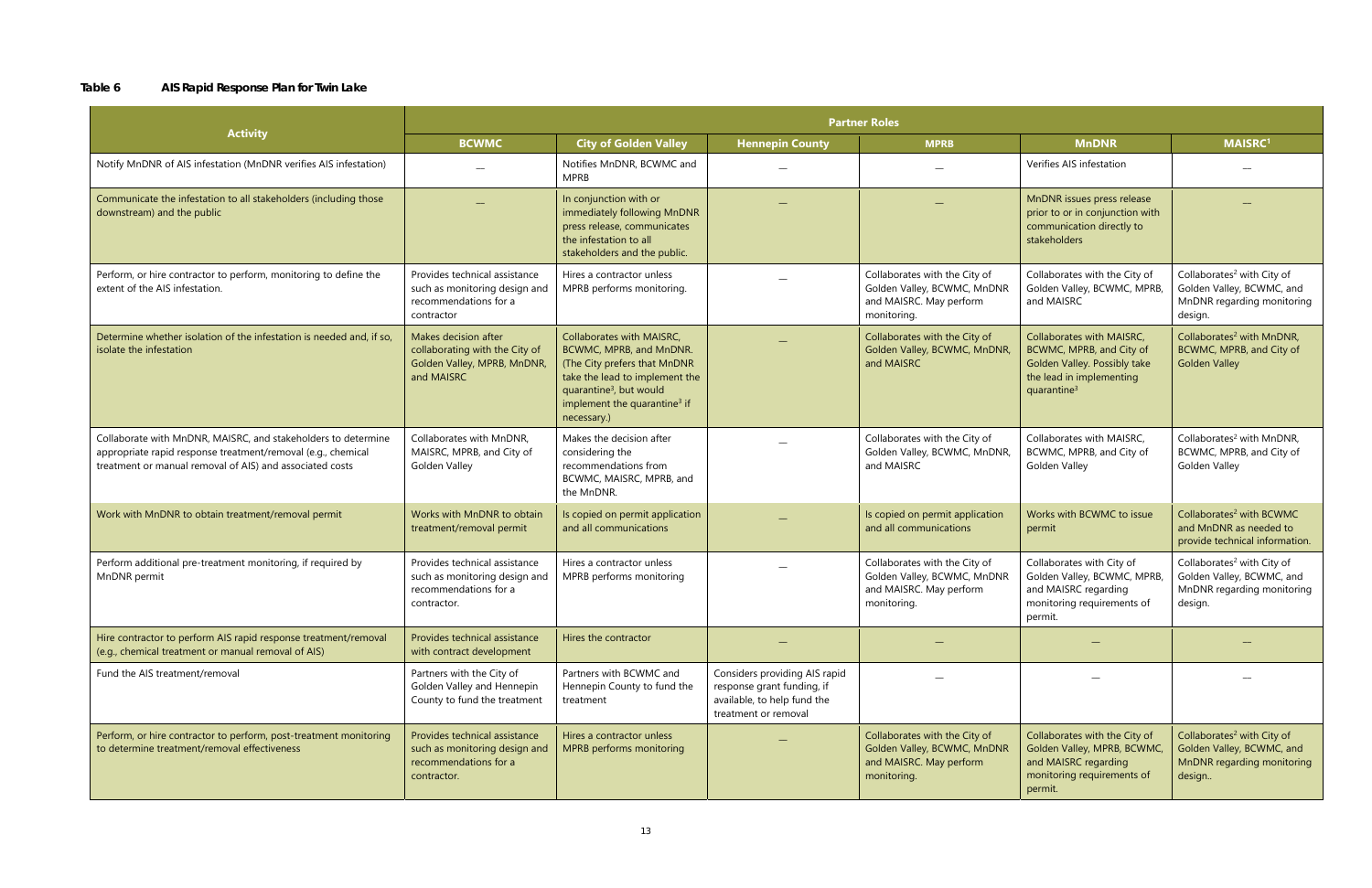| <b>Activity</b>                                                                                                                                                        | <b>Partner Roles</b>  |                                                                                                                                                         |                        |                                                                        |                                                                                                                  |                                              |  |
|------------------------------------------------------------------------------------------------------------------------------------------------------------------------|-----------------------|---------------------------------------------------------------------------------------------------------------------------------------------------------|------------------------|------------------------------------------------------------------------|------------------------------------------------------------------------------------------------------------------|----------------------------------------------|--|
|                                                                                                                                                                        | <b>BCWMC</b>          | <b>City of Golden Valley</b>                                                                                                                            | <b>Hennepin County</b> | <b>MPRB</b>                                                            | <b>MnDNR</b>                                                                                                     | <b>MAISRC1</b>                               |  |
| Communicate information about the AIS treatment/removal and<br>results of AIS treatment/removal efforts to stakeholders (including<br>those downstream) and the public |                       | Provides information to all<br>stakeholders and the public.                                                                                             |                        |                                                                        |                                                                                                                  |                                              |  |
| Design and implement education program to help prevent future<br>infestation                                                                                           | materials to the City | Provides any available education Takes the lead, but collaborates<br>with BCWMC, MPRB, MnDNR,<br>and MAISRC. Disseminates<br>information to the public. |                        | Provides any available education<br>materials to City of Golden Valley | Provides any available education May provide available education<br>materials to City of Golden<br><b>Valley</b> | materials to City of Golden<br><b>Valley</b> |  |

<sup>1</sup> MAISRC will be invited to participate in discussions, but it is understood that MAISRC will choose whether to participate, depending upon staff availability at the time of each request.

<sup>2</sup>Collaborate means to provide research support and advice.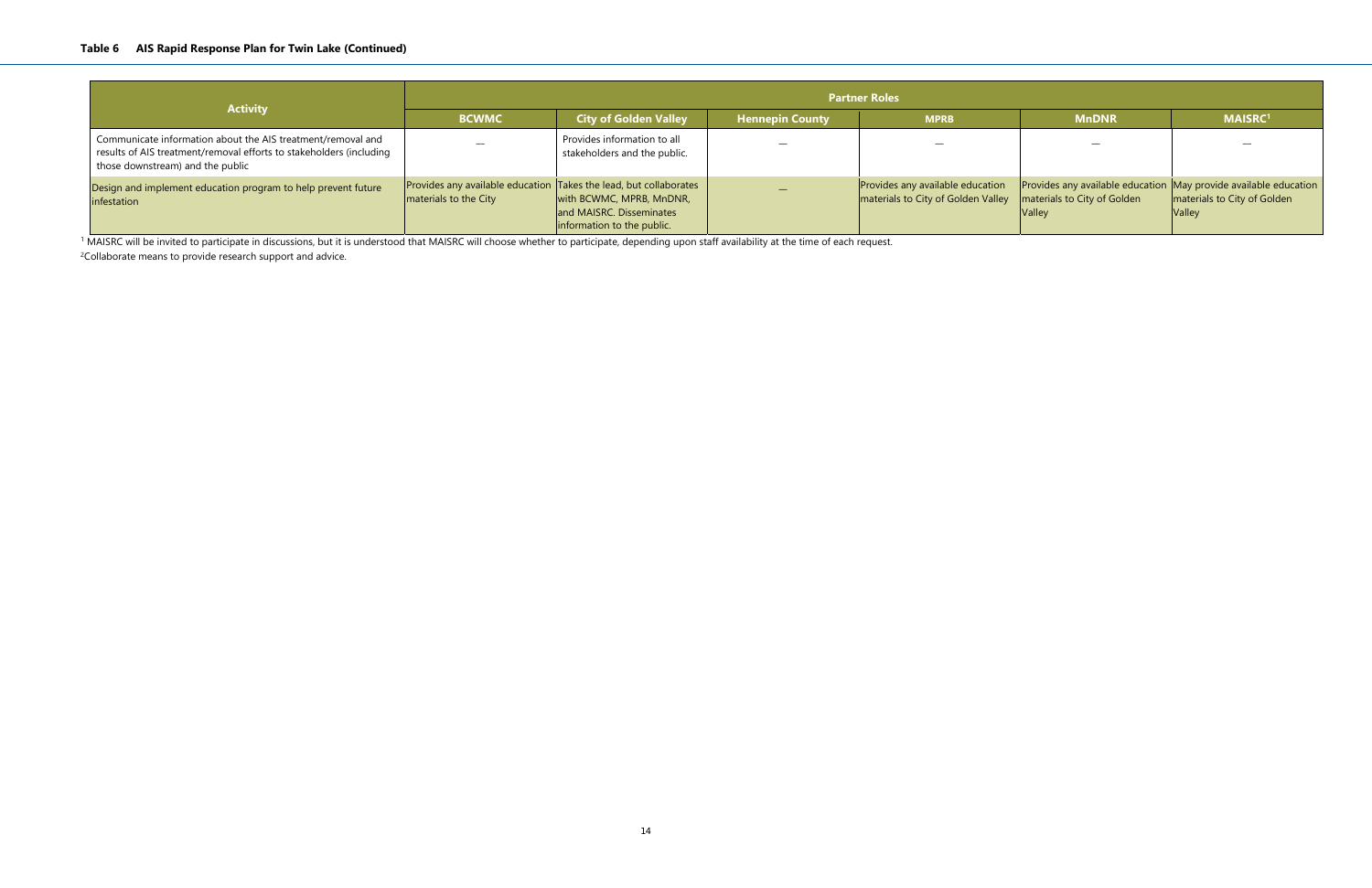#### **Table 7 AIS Rapid Response Plan for Westwood Lake**

|                                                                                                                                                                                              | <b>Partner Roles</b>                                                                                                                                                                                                                                                                                                                                                                                                                                                        |                                                                                                                                                                                                                                                                                                                                                                                                                                                                                  |                        |                                                                                                                                                                  |                                                                                                                |
|----------------------------------------------------------------------------------------------------------------------------------------------------------------------------------------------|-----------------------------------------------------------------------------------------------------------------------------------------------------------------------------------------------------------------------------------------------------------------------------------------------------------------------------------------------------------------------------------------------------------------------------------------------------------------------------|----------------------------------------------------------------------------------------------------------------------------------------------------------------------------------------------------------------------------------------------------------------------------------------------------------------------------------------------------------------------------------------------------------------------------------------------------------------------------------|------------------------|------------------------------------------------------------------------------------------------------------------------------------------------------------------|----------------------------------------------------------------------------------------------------------------|
| <b>Activity</b>                                                                                                                                                                              | <b>BCWMC</b>                                                                                                                                                                                                                                                                                                                                                                                                                                                                | <b>City of St. Louis Park/Westwood</b><br><b>Hills Nature Center</b>                                                                                                                                                                                                                                                                                                                                                                                                             | <b>Hennepin County</b> | <b>MnDNR</b>                                                                                                                                                     | <b>MAISRC1</b>                                                                                                 |
| Notify MnDNR of AIS infestation (MnDNR verifies AIS<br>infestation)                                                                                                                          | The first entity to find or be notified of<br>possible infestation contacts MnDNR<br>and the City of St. Louis Park                                                                                                                                                                                                                                                                                                                                                         | The first entity to find or be notified of<br>possible infestation contacts MnDNR<br>and the BCWMC                                                                                                                                                                                                                                                                                                                                                                               |                        | MnDNR verifies AIS infestation                                                                                                                                   |                                                                                                                |
| Communicate the infestation to all stakeholders (including<br>those downstream) and the public                                                                                               |                                                                                                                                                                                                                                                                                                                                                                                                                                                                             | In conjunction with or immediately<br>following MnDNR press release,<br>communicates the infestation to all<br>stakeholders and the public.                                                                                                                                                                                                                                                                                                                                      |                        | MnDNR issues press release prior to or<br>in conjunction with communication<br>directly to stakeholders                                                          |                                                                                                                |
| Perform, or hire contractor to perform, monitoring to define<br>the extent of the AIS infestation.                                                                                           | The entity taking the lead depends on<br>the scale of the project. If a small<br>project, the City performs the<br>monitoring or hires a contractor. If a<br>larger project, BCWMC hires a<br>contractor to perform the monitoring.                                                                                                                                                                                                                                         | The entity taking the lead depends on<br>the scale of the project. If a small<br>project, the City performs the<br>monitoring or hires a contractor. If a<br>larger project, BCWMC hires a<br>contractor to perform the monitoring                                                                                                                                                                                                                                               |                        | Collaborates with the City, BCWMC,<br>and MAISRC                                                                                                                 | Collaborates <sup>2</sup> with City of St. Louis Park,<br>BCWMC, and MnDNR regarding<br>monitoring design.     |
| Determine whether isolation of the infestation is needed<br>and, if so, isolate the infestation                                                                                              | BCWMC, City of St. Louis Park<br>(including Westwood Hills Nature<br>Center staff), and MnDNR make a<br>uniform decision after collaborating as<br>needed with MAISRC. The City<br>implements the quarantine <sup>3</sup> if a small<br>project; BCWMC implements if a large<br>project.                                                                                                                                                                                    | BCWMC, City of St. Louis Park<br>(including Westwood Hills Nature<br>Center staff), and MnDNR make a<br>uniform decision after collaborating as<br>needed with MAISRC. The City<br>implements the quarantine <sup>3</sup> if a small<br>project; BCWMC implements if a large<br>project.                                                                                                                                                                                         |                        | BCWMC, City of St. Louis Park<br>(including Westwood Hills Nature<br>Center staff), and MnDNR make the<br>decision after collaborating as needed<br>with MAISRC. | Collaborates <sup>2</sup> with MnDNR, BCWMC,<br>and City                                                       |
| Collaborate with MnDNR, MAISRC, and stakeholders to<br>determine appropriate rapid response treatment/removal<br>(e.g., chemical treatment or manual removal of AIS) and<br>associated costs | BCWMC, City of St. Louis Park<br>(including Westwood Hills Nature<br>Center staff), MnDNR, and MAISRC<br>collaborate-the project size will<br>determine whether the City or BCWMC<br>would take the lead. If a small project,<br>the City makes the decision after<br>considering recommendations from<br>BCWMC, MnDNR, and MAISRC. If it will<br>be a bigger project, BCWMC makes the<br>decision after considering<br>recommendations from the City,<br>MnDNR and MAISRC. | BCWMC, City of St. Louis Park<br>(including Westwood Hills Nature<br>Center staff), MnDNR, and MAISRC will<br>collaborate-the project size will<br>determine whether the City or BCWMC<br>would take the lead. If a small project,<br>the City makes the decision after<br>considering recommendations from<br>BCWMC, MnDNR, and MAISRC. If it will<br>be a bigger project, BCWMC makes the<br>decision after considering<br>recommendations from the City,<br>MnDNR and MAISRC. |                        | Collaborates with MAISRC, BCWMC,<br>and City of St. Louis Park                                                                                                   | Collaborates <sup>2</sup> with MnDNR, BCWMC,<br>and City of St. Louis Park                                     |
| Work with MnDNR to obtain treatment/removal permit                                                                                                                                           | Works with MnDNR to obtain<br>treatment/removal permit for large<br>projects                                                                                                                                                                                                                                                                                                                                                                                                | Works with MnDNR to obtain<br>treatment/removal permit for small<br>projects                                                                                                                                                                                                                                                                                                                                                                                                     |                        | Works with BCWMC or City of St. Louis<br>Park to issue permit                                                                                                    | Collaborates <sup>2</sup> with BCWMC City of St.<br>Louis Park, and MnDNR to provide<br>technical information. |
| Perform additional pre-treatment monitoring, if required by<br>MnDNR permit                                                                                                                  | The entity taking the lead depends on<br>the scale of the project. If a small<br>project, the City performs the<br>monitoring or hires a contractor. If a<br>larger project, BCWMC hires a<br>contractor to perform the monitoring.                                                                                                                                                                                                                                         | The entity taking the lead depends on<br>the scale of the project. If a small<br>project, the City performs the<br>monitoring or hires a contractor. If a<br>larger project, BCWMC hires a<br>contractor to perform the monitoring.                                                                                                                                                                                                                                              |                        | Collaborates with the City, BCWMC,<br>and MAISRC regarding monitoring<br>requirements of permit.                                                                 | Collaborates <sup>2</sup> with City of St. Louis Park,<br>BCWMC, and MnDNR regarding<br>monitoring design.     |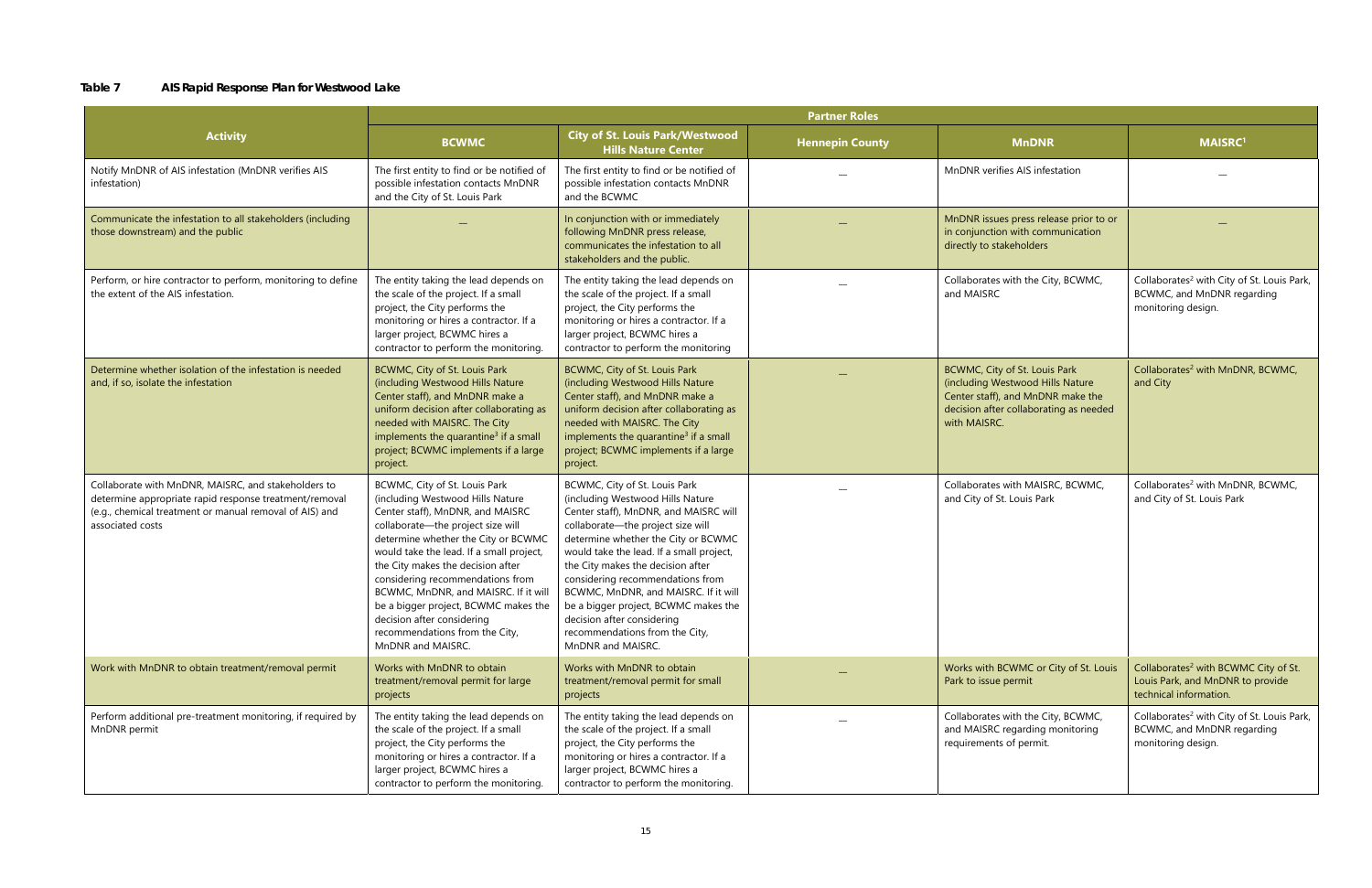|                                                                                                                                                                        | <b>Partner Roles</b>                                                                                                                                                                                                                                       |                                                                                                                                                                                                                                                                      |                                                                                                                 |                                                                                                  |                                                                                                           |
|------------------------------------------------------------------------------------------------------------------------------------------------------------------------|------------------------------------------------------------------------------------------------------------------------------------------------------------------------------------------------------------------------------------------------------------|----------------------------------------------------------------------------------------------------------------------------------------------------------------------------------------------------------------------------------------------------------------------|-----------------------------------------------------------------------------------------------------------------|--------------------------------------------------------------------------------------------------|-----------------------------------------------------------------------------------------------------------|
| <b>Activity</b>                                                                                                                                                        | <b>BCWMC</b>                                                                                                                                                                                                                                               | <b>City of St. Louis Park/Westwood</b><br><b>Hills Nature Center</b>                                                                                                                                                                                                 | <b>Hennepin County</b>                                                                                          | <b>MnDNR</b>                                                                                     | <b>MAISRC1</b>                                                                                            |
| Hire contractor to perform AIS rapid response<br>treatment/removal (e.g., chemical treatment or manual<br>removal of AIS)                                              | The entity taking the lead depends on<br>the scale of the project. If a small<br>project, the City hires the contractor to<br>perform the treatment/ removal. If a<br>larger project, it would be a<br>collaborative effort with BCWMC taking<br>the lead. | The entity taking the lead depends on<br>the scale of the project. If a small<br>project, the City hires the contractor to<br>perform the treatment/ removal. If a<br>larger project, it would be a<br>collaborative effort with BCWMC taking<br>the lead.           |                                                                                                                 |                                                                                                  |                                                                                                           |
| Fund the AIS treatment/removal                                                                                                                                         | <b>BCWMC</b> partners with Hennepin<br>County and the City of St. Louis Park to<br>fund larger projects.                                                                                                                                                   | Seeks Hennepin County AIS rapid<br>response monies if available. If grant<br>monies are not available and the<br>project is small, the City funds it. For<br>larger projects, the City partners with<br>BCWMC and Hennepin County to fund<br>the project.            | Considers providing AIS rapid response<br>grant funding, if available, to help fund<br>the treatment or removal |                                                                                                  |                                                                                                           |
| Perform, or hire contractor to perform, post-treatment<br>monitoring to determine treatment/removal effectiveness                                                      | The entity taking the lead depends on<br>the scale of the project. If a small<br>project, the City performs the<br>monitoring or hires a contractor. If a<br>larger project, BCWMC hires a<br>contractor to perform the monitoring.                        | The entity taking the lead depends on<br>the scale of the project. If a small<br>project, the City performs the<br>monitoring or hires a contractor. If a<br>larger project, BCWMC hires a<br>contractor to perform the monitoring.                                  |                                                                                                                 | Collaborates with the City, BCWMC,<br>and MAISRC regarding monitoring<br>requirements of permit. | Collaborates <sup>2</sup> with City of St. Louis Park,<br>BCWMC, and MnDNR regarding<br>monitoring design |
| Communicate information about the AIS treatment/removal<br>and results of AIS treatment/removal efforts to stakeholders<br>(including those downstream) and the public | Collaborates with the City of St. Louis<br>Park and MnDNR                                                                                                                                                                                                  | Communications about the AIS<br>infestation and management after<br>collaboration with the BCWMC and<br>MnDNR.                                                                                                                                                       |                                                                                                                 | Collaborates with BCWMC and City of<br>St. Louis Park                                            |                                                                                                           |
| Design and implement education program to help prevent<br>future infestation                                                                                           | Collaborative effort between City and<br><b>BCWMC.</b>                                                                                                                                                                                                     | Collaborative effort between City and<br>BCWMC to educate the public. The City<br>takes the lead to educate City staff. The<br>City collaborates with BCWMC to obtain<br>available education materials to<br>disseminate via their website, Facebook,<br>or Twitter. |                                                                                                                 | Provides any available education<br>materials to the City of St. Louis Park                      | May provide available education<br>materials to City of St. Louis Park                                    |

<sup>1</sup> MAISRC will be invited to participate in discussions, but it is understood that MAISRC will choose whether to participate, depending upon staff availability at the time of each request.

<sup>2</sup>Collaborate means to provide research support and advice.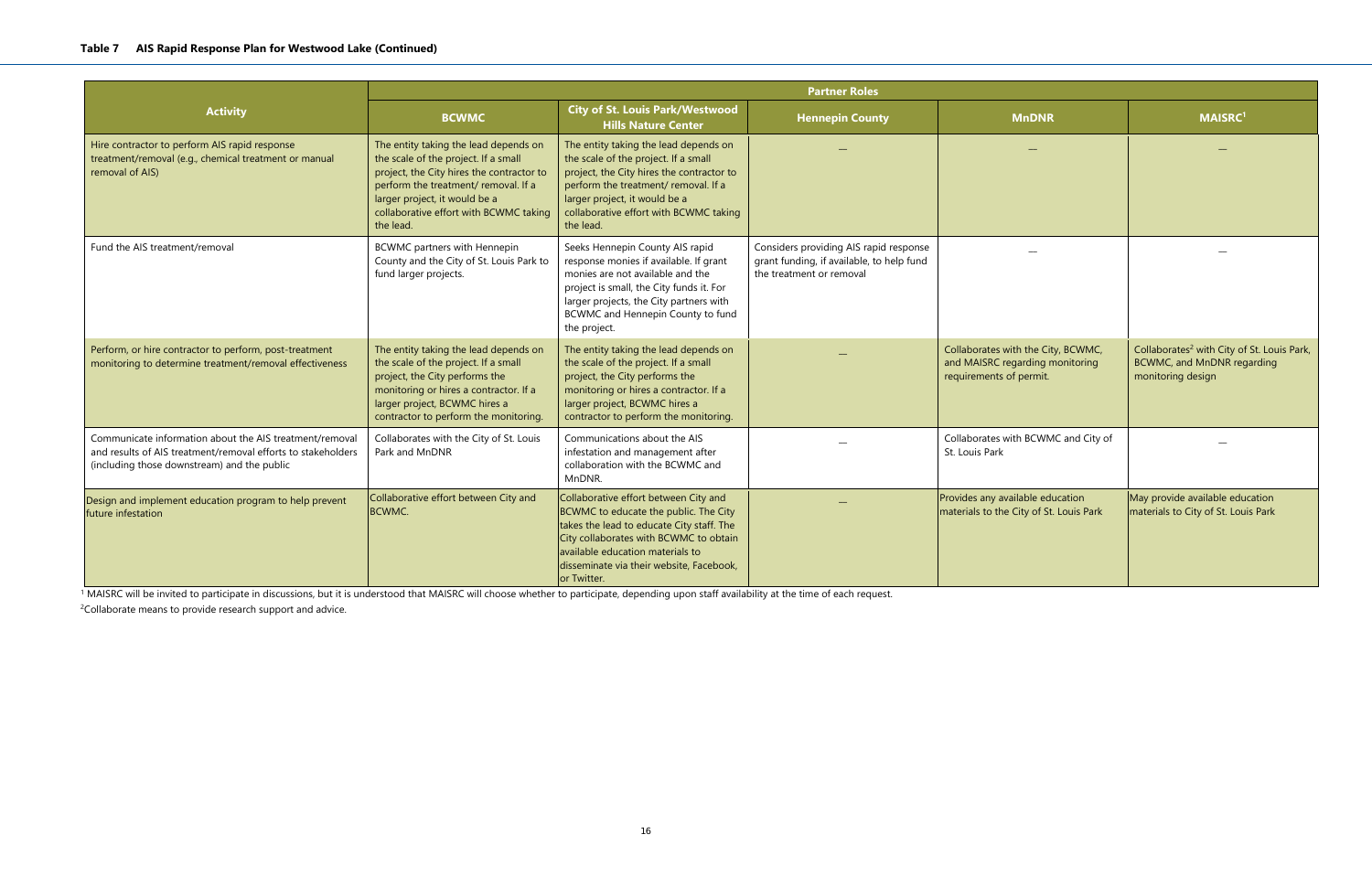#### **Table 8 AIS Rapid Response Plan for Wirth Lake**

| <b>Activity</b>                                                                                                                                                                                 | <b>Partner Roles</b>                                                                                                                                                                             |                                                                                                                     |                                                                                                                                                                        |                        |                                                                                                                           |                                                                                                                    |
|-------------------------------------------------------------------------------------------------------------------------------------------------------------------------------------------------|--------------------------------------------------------------------------------------------------------------------------------------------------------------------------------------------------|---------------------------------------------------------------------------------------------------------------------|------------------------------------------------------------------------------------------------------------------------------------------------------------------------|------------------------|---------------------------------------------------------------------------------------------------------------------------|--------------------------------------------------------------------------------------------------------------------|
|                                                                                                                                                                                                 | <b>BCWMC</b>                                                                                                                                                                                     | <b>City of Golden Valley</b>                                                                                        | MPRB <sup>3</sup>                                                                                                                                                      | <b>Hennepin County</b> | <b>MnDNR</b>                                                                                                              | <b>MAISRC1</b>                                                                                                     |
| Notify MnDNR of AIS infestation (MnDNR<br>verifies AIS infestation)                                                                                                                             | The first entity to find or be<br>notified of possible infestation<br>contacts MnDNR, the City of<br>Golden Valley and MPRB.                                                                     | The first entity to find or be<br>notified of possible infestation<br>contacts MnDNR, the BCWMC and<br><b>MPRB</b>  | The first entity to find or be<br>notified of possible infestation<br>contacts MnDNR, the City of<br>Golden Valley and BCWMC                                           |                        | MnDNR verifies AIS infestation                                                                                            |                                                                                                                    |
| Communicate the infestation to all<br>stakeholders (including those downstream)<br>and the public                                                                                               | In conjunction with or immediately<br>following MnDNR press release,<br>collaborates with MPRB, City of<br>Golden Valley, and MnDNR. Takes<br>the lead unless MPRB requests to<br>take the lead. | In conjunction with or immediately<br>following MnDNR press release,<br>collaborates with BCWMC, MPRB,<br>and MnDNR | In conjunction with or immediately<br>following MnDNR press release,<br>collaborates with BCWMC, City of<br>Golden Valley, and MnDNR. May<br>request to take the lead. |                        | MnDNR issues press release prior<br>to or in conjunction with<br>communication directly to<br><b>stakeholders</b>         |                                                                                                                    |
| Perform, or hire contractor to perform,<br>monitoring to define the extent of the AIS<br>infestation.                                                                                           | Collaborates with City of Golden<br>Valley, MPRB, BCWMC, MAISRC,<br>and MnDNR. Takes the lead unless<br>MPRB requests to take the lead.                                                          | Collaborates with BCWMC, MPRB,<br>MnDNR, and MAISRC                                                                 | Collaborates with BCWMC, and<br>MnDNR. May request to take the<br>lead.                                                                                                |                        | Collaborates with MPRB, City of<br>Golden Valley, BCWMC, and/or<br>MAISRC                                                 | Collaborates <sup>2</sup> with City of Golden<br>Valley, BCWMC, MPRB, and<br>MnDNR regarding monitoring<br>design. |
| Determine whether isolation of the infestation<br>is needed and, if so, isolate the infestation                                                                                                 | Collaborates with City of Golden<br>Valley, MPRB, MnDNR, and<br>MAISRC. Takes the lead unless<br>MPRB requests to take the lead.                                                                 | Collaborates with BCWMC, MPRB,<br>MnDNR, and MAISRC                                                                 | Collaborates with BCWMC, City of<br>Golden Valley, MnDNR, and<br>MAISRC. May request to take the<br>lead.                                                              |                        | Collaborates with MPRB, BCWMC,<br>City of Golden Valley, and MAISRC                                                       | Collaborates <sup>2</sup> with MPRB, BCWMC,<br>City of Golden Valley, and MAISRC                                   |
| Collaborate with MnDNR, MAISRC, and<br>stakeholders to determine appropriate rapid<br>response treatment/removal (e.g., chemical<br>treatment or manual removal of AIS) and<br>associated costs | Collaborates with City of Golden<br>Valley, MPRB, MnDNR, and<br>MAISRC. Takes the lead unless<br>MPRB requests to take the lead.                                                                 | Collaborates with BCWMC, MPRB,<br>MnDNR, and MAISRC                                                                 | Collaborates with BCWMC, City of<br>Golden Valley, MnDNR, and<br>MAISRC. May request to take the<br>lead.                                                              |                        | Collaborates with MAISRC,<br>BCWMC, and MPRB                                                                              | Collaborates <sup>2</sup> with MnDNR,<br>BCWMC, and MPRB                                                           |
| Work with MnDNR to obtain<br>treatment/removal permit                                                                                                                                           | Collaborate with MPRB. Takes the<br>lead unless MPRB requests to take<br>the lead.                                                                                                               |                                                                                                                     | Collaborates with BCWMC. May<br>request to take the lead.                                                                                                              |                        | Works with BCWMC or MPRB to<br>issue permit                                                                               | Collaborates <sup>2</sup> with BCWMC or the<br>MPRB, and MnDNR as needed to<br>provide technical information.      |
| Perform additional pre-treatment monitoring,<br>if required by MnDNR permit                                                                                                                     | Collaborates with City of Golden<br>Valley, MPRB, MnDNR, and<br>MAISRC. Takes the lead unless<br>MPRB requests to take the lead.                                                                 | Collaborates with BCWMC, MPRB,<br>MnDNR, and MAISRC                                                                 | Collaborates with BCWMC, City of<br>Golden Valley, MnDNR, and<br>MAISRC. May request to take the<br>lead.                                                              |                        | Collaborates with MPRB, City of<br>Golden Valley, BCWMC, and/or<br>MAISRC regarding monitoring<br>requirements of permit. | Collaborates <sup>2</sup> with City of Golden<br>Valley, BCWMC, MPRB, and<br>MnDNR regarding monitoring<br>design. |
| Hire contractor to perform AIS rapid response<br>treatment/removal (e.g., chemical treatment or<br>manual removal of AIS)                                                                       | Collaborates with City of Golden<br>Valley, MPRB, MnDNR, and<br>MAISRC. Takes the lead unless<br>MPRB requests to take the lead.                                                                 |                                                                                                                     | Collaborates with BCWMC, City of<br>Golden Valley, MnDNR, and<br>MAISRC. May request to take the<br>lead.                                                              |                        | Collaborates with BCWMC, City of<br>Golden Valley, MPRB, and MAISRC.                                                      |                                                                                                                    |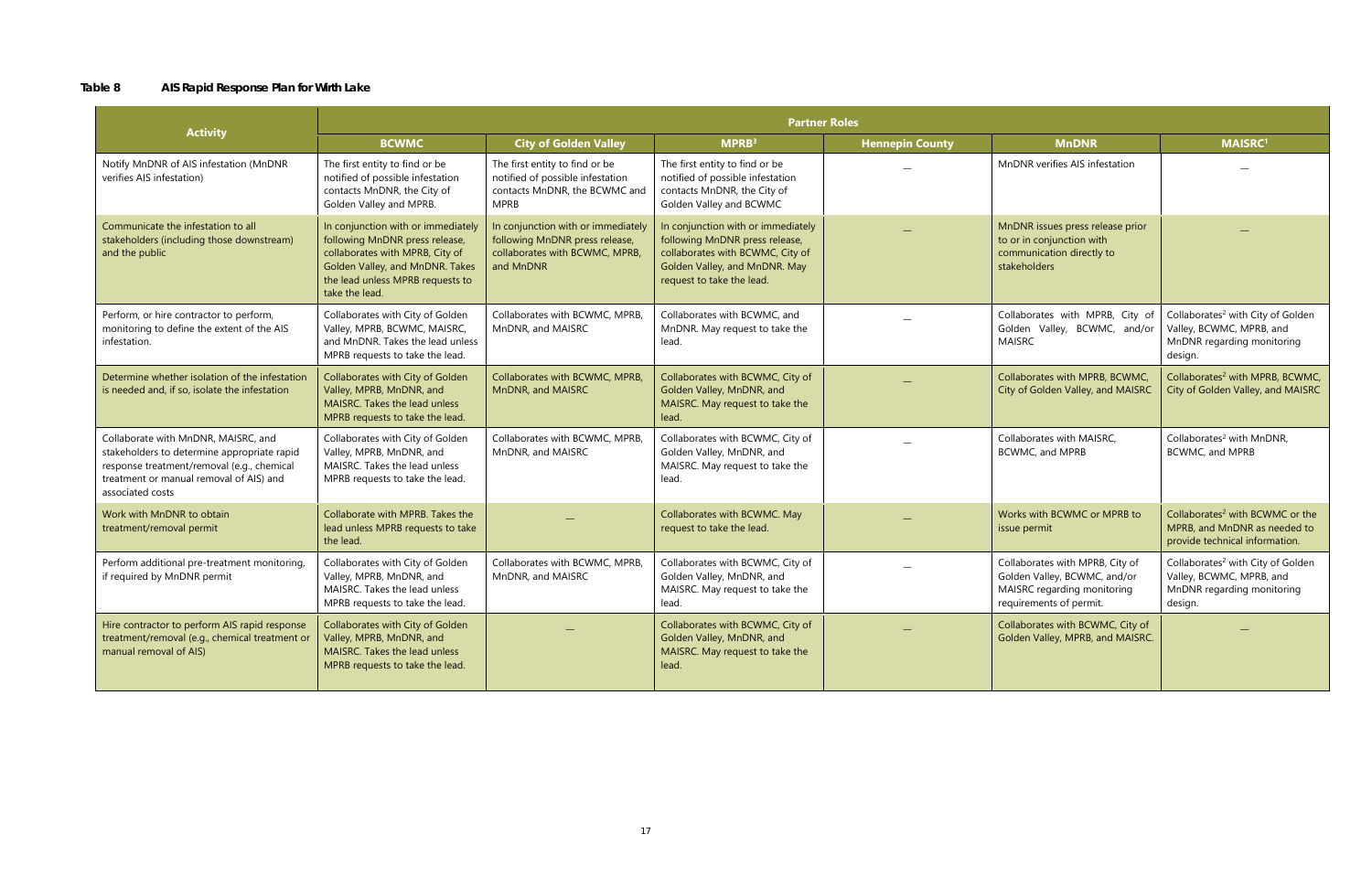|                                                                                                                                                                           | <b>Partner Roles</b>                                                                                                                                                                                                                     |                                                     |                                                                                                                                                                                                                                                                                                                                              |                                                                                               |                                                                                                                           |                                                                                             |  |  |
|---------------------------------------------------------------------------------------------------------------------------------------------------------------------------|------------------------------------------------------------------------------------------------------------------------------------------------------------------------------------------------------------------------------------------|-----------------------------------------------------|----------------------------------------------------------------------------------------------------------------------------------------------------------------------------------------------------------------------------------------------------------------------------------------------------------------------------------------------|-----------------------------------------------------------------------------------------------|---------------------------------------------------------------------------------------------------------------------------|---------------------------------------------------------------------------------------------|--|--|
| <b>Activity</b>                                                                                                                                                           | <b>BCWMC</b>                                                                                                                                                                                                                             | <b>City of Golden Valley</b>                        | MPRB <sup>3</sup>                                                                                                                                                                                                                                                                                                                            | <b>Hennepin County</b>                                                                        | <b>MnDNR</b>                                                                                                              | <b>MAISRC</b>                                                                               |  |  |
| Fund the AIS treatment/removal                                                                                                                                            | Partnership with Hennepin County<br>and MPRB for projects that<br>support MPRB interests and are<br>consistent with their policies.<br>BCWMC will partner with<br>Hennepin County for projects<br>MPRB chooses not to participate<br>In. | Possible partnership in funding the<br>treatment    | Partnership with Hennepin County<br>and BCWMC for projects that<br>support MPRB interests and are<br>consistent with their policies.<br>MPRB would take the lead on such<br>projects. MPRB has an AIS<br>response fund and could pay up<br>front costs and then cost share<br>later. MPRB may choose not to<br>participate in some projects. | AIS rapid response grant funding<br>may be available to help fund the<br>treatment or removal |                                                                                                                           |                                                                                             |  |  |
| Perform, or hire contractor to perform, post-<br>treatment monitoring to determine<br>treatment/removal effectiveness.                                                    | Collaborates with City of Golden<br>Valley, MPRB, MnDNR, and<br>MAISRC. Takes the lead unless<br>MPRB requests to take the lead.                                                                                                         | Collaborates with BCWMC, MPRB,<br>MnDNR, and MAISRC | Collaborates with BCWMC, City of<br>Golden Valley, MnDNR, and<br>MAISRC. May request to take the<br>lead.                                                                                                                                                                                                                                    |                                                                                               | Collaborates with MPRB, City of<br>Golden Valley, BCWMC, and/or<br>MAISRC regarding monitoring<br>requirements of permit. | Collaborates <sup>2</sup> with City<br>Valley, BCWMC, MPRB<br>MnDNR regarding mo<br>design. |  |  |
| Communicate information about the AIS<br>treatment/removal and results of AIS<br>treatment/removal efforts to stakeholders<br>(including those downstream) and the public | Collaborates with City of Golden<br>Valley, MPRB, MnDNR, and<br>MAISRC. Takes the lead unless<br>MPRB requests to take the lead.                                                                                                         | Collaborates with BCWMC, MPRB,<br>MnDNR, and MAISRC | Collaborates with BCWMC, City of<br>Golden Valley, MnDNR, and<br>MAISRC. May request to take the<br>lead.                                                                                                                                                                                                                                    |                                                                                               | Partnership between MPRB,<br><b>BCWMC, and MnDNR</b>                                                                      |                                                                                             |  |  |
| Design and implement education program to<br>help prevent future infestation                                                                                              | Collaborates with City of Golden<br>Valley, MPRB, MnDNR, and MAISRC.<br>Takes the lead unless MPRB requests<br>to take the lead.                                                                                                         |                                                     | Collaborates with BCWMC, City of<br>Golden Valley, MnDNR, and MAISRC.<br>May request to take the lead. MPRB<br>could share its education resources<br>(such as an "AIS trunk") with BCWMC<br>to amplify the message.                                                                                                                         |                                                                                               | Provides any available education<br>materials to BCWMC or MPRB,<br>whichever takes the lead.                              | May provide available e<br>materials to BCWMC or<br>whichever takes the lea                 |  |  |

<sup>1</sup> MAISRC will be invited to participate in discussions, but it is understood that MAISRC will choose whether to participate, depending upon staff availability at the time of each request.

<sup>2</sup>Collaborate means to provide research support and advice.

<sup>3</sup> MPRB currently has a separate AIS rapid response plan that includes Wirth Lake. Contracts and plans already in place through MPRB could be utilized in conjunction with (or in place of) the above activities.

| in County                                     | <b>MnDNR</b>                                                                                                              | <b>MAISRC1</b>                                                                                                     |
|-----------------------------------------------|---------------------------------------------------------------------------------------------------------------------------|--------------------------------------------------------------------------------------------------------------------|
| se grant funding<br>to help fund the<br>าoval |                                                                                                                           |                                                                                                                    |
|                                               | Collaborates with MPRB, City of<br>Golden Valley, BCWMC, and/or<br>MAISRC regarding monitoring<br>requirements of permit. | Collaborates <sup>2</sup> with City of Golden<br>Valley, BCWMC, MPRB, and<br>MnDNR regarding monitoring<br>design. |
|                                               | Partnership between MPRB,<br>BCWMC, and MnDNR                                                                             |                                                                                                                    |
|                                               | Provides any available education<br>materials to BCWMC or MPRB,<br>whichever takes the lead.                              | May provide available education<br>materials to BCWMC or MPRB,<br>whichever takes the lead.                        |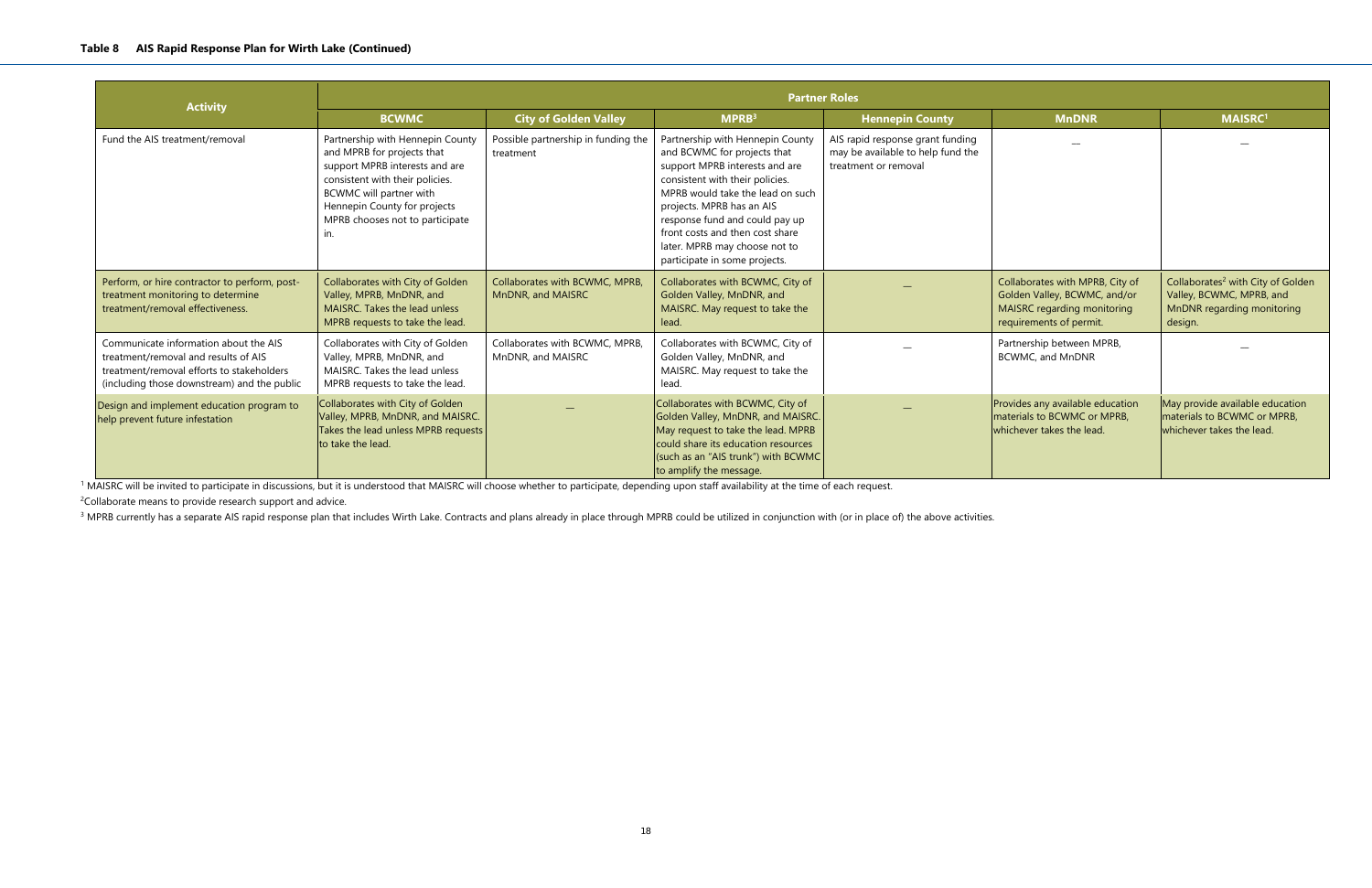# **4.0 Rapid Response to Key AIS: Zebra Mussels, Starry Stonewort, and Eurasian Watermilfoil**

Zebra mussels, starry stonewort, and Eurasian watermilfoil are considered key AIS species because of their high risk of spread to uninfested BCWMC Priority 1 lakes. Eurasian watermilfoil is currently present in Medicine Lake, Parkers Lake, and Wirth Lake, but not in the remaining four Priority 1 lakes. Zebra mussels are currently present in Medicine Lake, but not in the remaining six Priority 1 lakes. Although not present in BCWMC waterbodies, starry stonewort is currently present in 11 Minnesota lakes and has spread quickly during the two years since its first MN sighting in Lake Koronis (Stearns County, MN). Hence, these three species pose a high infestation risk to uninfested BCWMC Priority 1 lakes. The detailed rapid response plans below for each species will help the BCWMC, cities, and other organizations to be poised to respond to an infestation efficiently and effectively.

### **4.1 Zebra Mussels**

Zebra mussels (*Dreissena polymorpha*) are one of the most widespread invasive freshwater animals in the world. Their huge populations attach to hard surfaces, clog intake pipes for water treatment and power generating plants, encrust boat motors and hulls, may greatly reduce lakefront property values, and their sharp



**Pictured above, zebra mussels found in Medicine Lake on November 2, 2017. (Photo Credit: Keegan Lund, MnDNR)** 

shells cut swimmers feet. Ecologically, they filter enormous quantities of microscopic algae, alter energy flow through aquatic systems, smother and cause extinctions of native bivalves, and promote toxic bluegreen algal blooms through their selective filtration (MAISRC, 2017b and Vanderploeg et al, 2001). According to MAISRC staff, zebra mussels are one of the worst aquatic invasive species, in terms of their ecological impact, as they completely "re-route" the food chain in the water body.

Zebra mussels are native to Eastern Europe and Western Russia. They were first found in North America in 1988 (MAISRC, 2017b).

Zebra mussels are ¼ to 1 ½ inch-long bivalve (2-shelled) mollusks. They have a D- or wedge-shaped shell, which is often marked by alternating brown and yellow bands in a zigzag pattern. They live on lake and river bottoms, rocks, aquatic plants, docks, lifts, and boats to which they attach using small dark fibers called "byssal threads" (MAISRC, 2017b).

Each mussel is either male or female, and they release eggs (500,000 or more per female per year) or sperm into the water. Fertilization yields a tiny  $(<1/10<sup>th</sup>$  millimeter) larvae called a veliger. Veligers feed on algae and grow for about 3 weeks, drifting in the plankton, during which time wind and currents can transport them over large distances. After this, they settle down and attach to the lake or river bottom, and after about 12 to 18 months, they grow to reproductive size. Reproduction begins each spring when the water temperature reaches 53° F and continues through mid-August. (MAISRC, 2017b).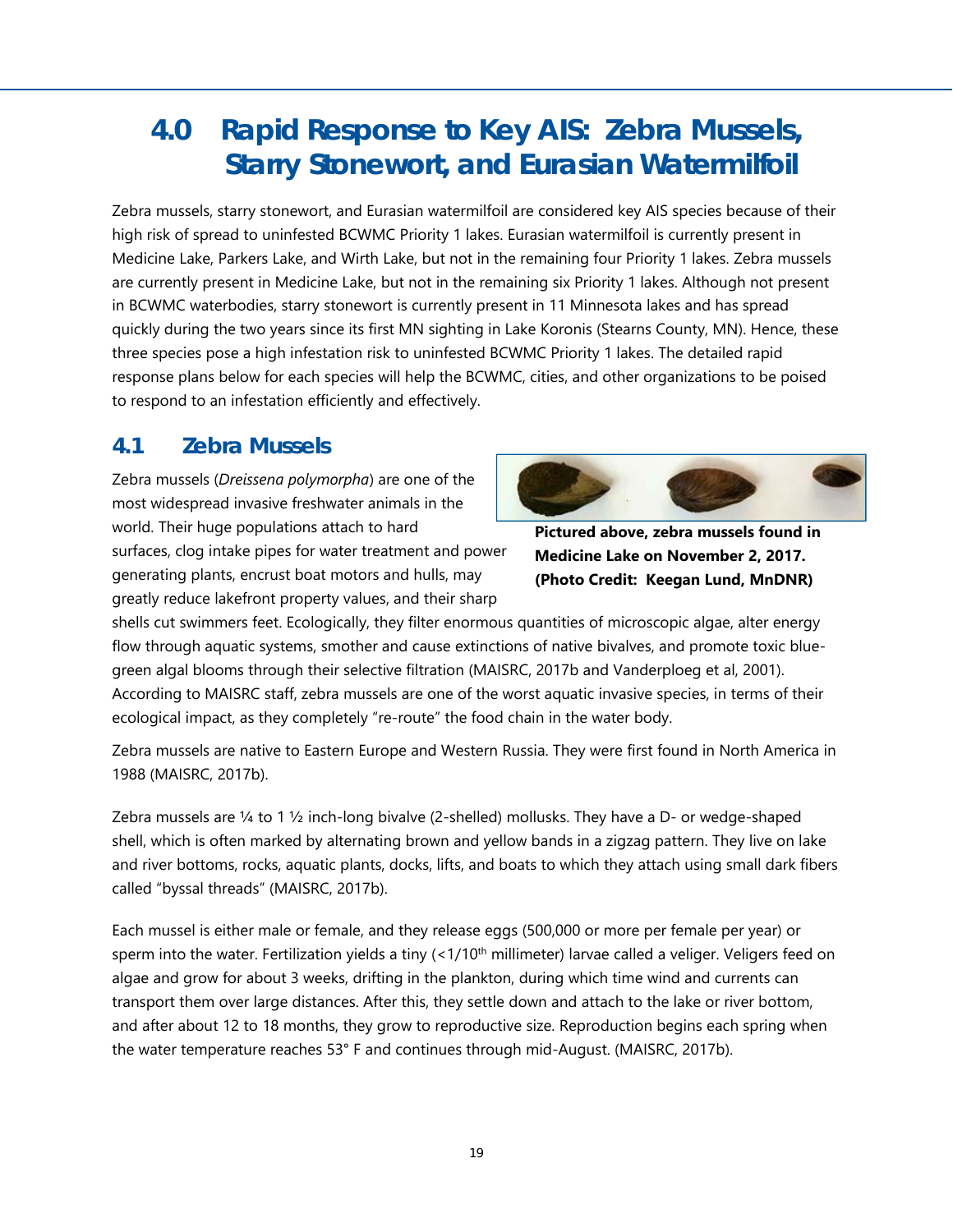Zebra mussels are spread by larvae (veligers) transported down connected streams and waterways, and overland via mussels attached to vegetation and to surfaces of recreational boats, trailers, docks, and lifts. Veliger larvae may also be transported in the "residual water" remaining inside boat compartments when trailered boats are moved between waterways (MAISRC, 2017b).

MnDNR approves permits for rapid response management of zebra mussels on a case-by-case basis. A MnDNR committee, with input from MAISRC, considers a number of variables prior to making a decision as to whether or not management will be permitted. The MnDNR generally permits management if the infestation is localized and isolated to a small area. The MnDNR also looks at whether or not the zebra mussel population is reproducing. If reproduction has occurred, the MnDNR is less likely to permit treatment since zebra mussels may have spread throughout the lake.

To determine the extent of a zebra mussel infestation in a lake, a "meandering" zebra mussel survey is completed. Zebra mussels inhabit the littoral area of the lake (up to about 15 feet). Hence, the survey area is confined to the littoral area of the lake. The survey includes SCUBA diving searches in deeper waters and snorkeling searches in shallower waters. Potential zebra mussel substrates (e.g., sticks, rocks, plants, docks) are examined to determine whether or not zebra mussels are present. The survey is termed "meandering" because the surveyors meander through the littoral area to thoroughly search for zebra mussels rather than sample specific points or transects. The survey results are reviewed by the MnDNR committee who then determines whether or not management will be permitted.

When the MnDNR permits chemical treatment of zebra mussels, they also require isolation or quarantine of the infested area. A lethal treatment requires zebra mussels to be exposed to a lethal dose of the chemical for several days. Unless the treatment area is quarantined by vinyl curtains, mixing by untreated lake waters would reduce the dose to less than the lethal threshold and zebra mussels would not be killed.

Two chemical products are currently registered with the Environmental Protection Agency (EPA) and permitted for chemical treatment of zebra mussels. Earthtec QZ, a copper product, is effective and the most economical. A second product, Zequanox, is more expensive than Earthtec QZ and generally does not attain a complete kill. Although either product could be used for a zebra mussel treatment, Earthtec QZ is the preferred product due to its greater effectiveness and lower cost.

A third product, potash, effectively treats zebra mussels, but is not currently registered with the EPA. It could be used for zebra mussel treatment with permission from the EPA. The process for gaining permission is to apply for a Section 18 Special Emergency Exemption from EPA. Because this process is not expected to be rapid, this product would not be suitable for a rapid response zebra mussel treatment.

The rapid response to a new zebra mussel infestation is as follows:

- 1) Hire a contractor to perform a "meandering" zebra mussel survey of adults to determine locations where they are found.
- 2) If the zebra mussel infestation is localized in a few locations and a candidate for a rapid response treatment, apply for a MnDNR treatment permit.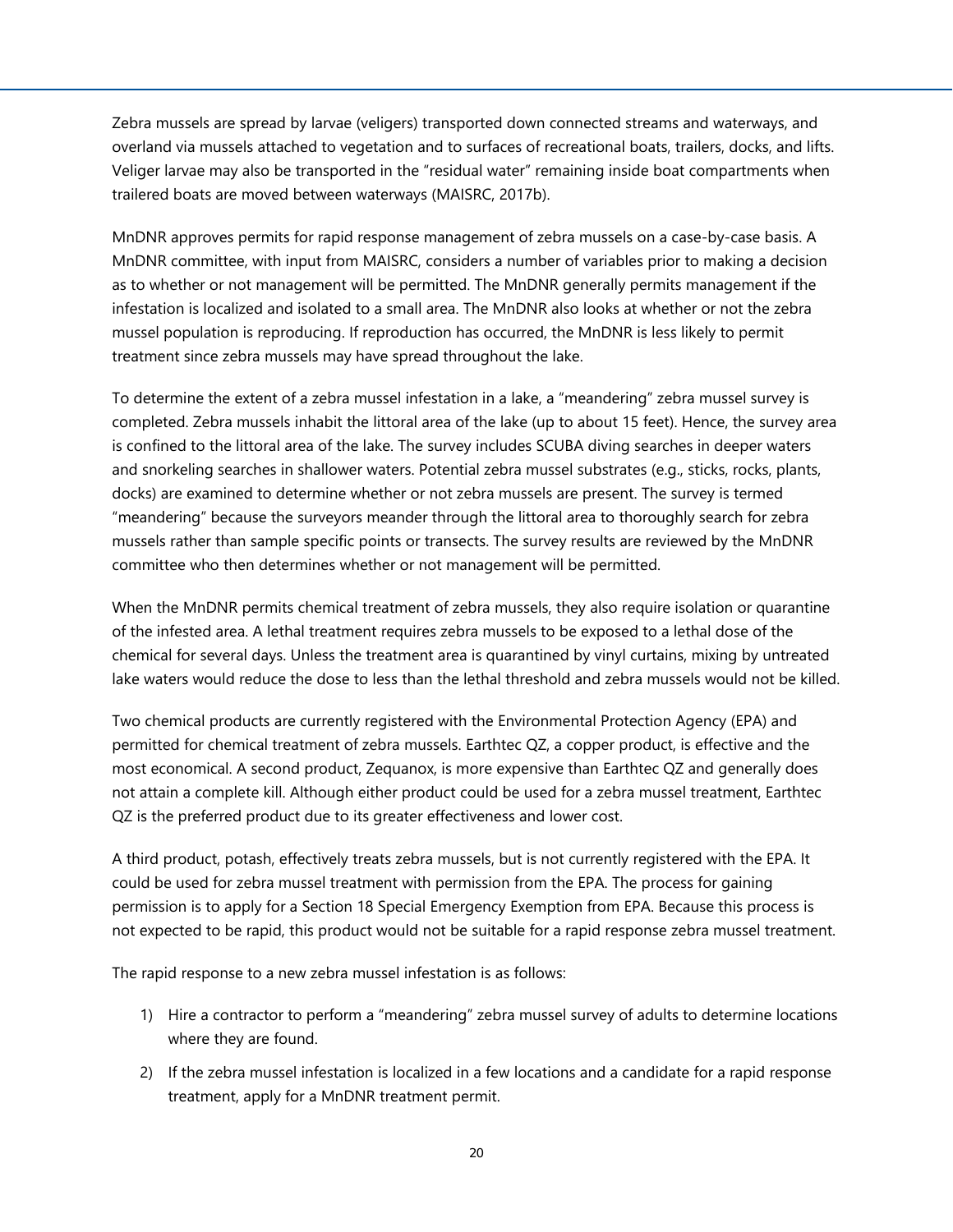- 3) If MnDNR issues the permit, apply for Hennepin County Rapid Response Grant monies.
- 4) Work with MAISRC to complete a detailed survey of the treatment areas to determine pretreatment zebra mussel density.
- 5) Isolate the zebra mussel treatment area(s), contract with applicator, and perform treatment in May. Earthtech QZ would probably be used for the treatment. Treatment dose is determined by MnDNR during the permitting process.
- 6) Work with MAISRC to complete a detailed survey of the treatment areas to determine posttreatment zebra mussel density. Treatment effectiveness is determined from a comparison of pretreatment and post-treatment zebra mussel density.
- 7) Review hydrologic connections with downstream waterbodies to determine if other waterbodies can be protected.
- 8) If post-treatment zebra mussel survey indicates zebra mussels are present and, hence, additional treatment is needed, repeat steps 2 through 6.

## **4.2 Starry Stonewort**

Starry stonewort (*Nitellopsis obtusa*) is an invasive green alga that is native to parts of Europe and Asia. It was first found in North America in 1978. It can grow tall and dense, forming mats on the surface that interfere with recreation and potentially displace native plant species (MAISRC, 2017c).

Starry stonewort is dioecious, meaning that individuals are either male or female – unlike many plants and algae that have both male and female reproductive parts. The best evidence to date indicates that the populations in the United States

are all male, although there may be undiscovered females. This means that starry stonewort reproduction in the United States is vegetative and the spread of starry stonewort is probably through human movement of fragments from lake to lake. In particular, starry stonewort produces small, starshaped structures called "bulbils" that allow it to reproduce



**Starry stonewort, pictured above, is an invasive green alga. Star-shaped structures called "bulbils" allow it to reproduce vegetatively. (Photo Credit: MAISRC)** 

vegetatively (clonally). It was first recorded in Minnesota in 2015 and by 2017 was found in 11 lakes (MAISRC, 2017c; Larkin et al., 2017).

MnDNR approves permits for rapid response management of starry stonewort on a case by case basis. A MnDNR committee considers a number of variables prior to making a decision as to whether or not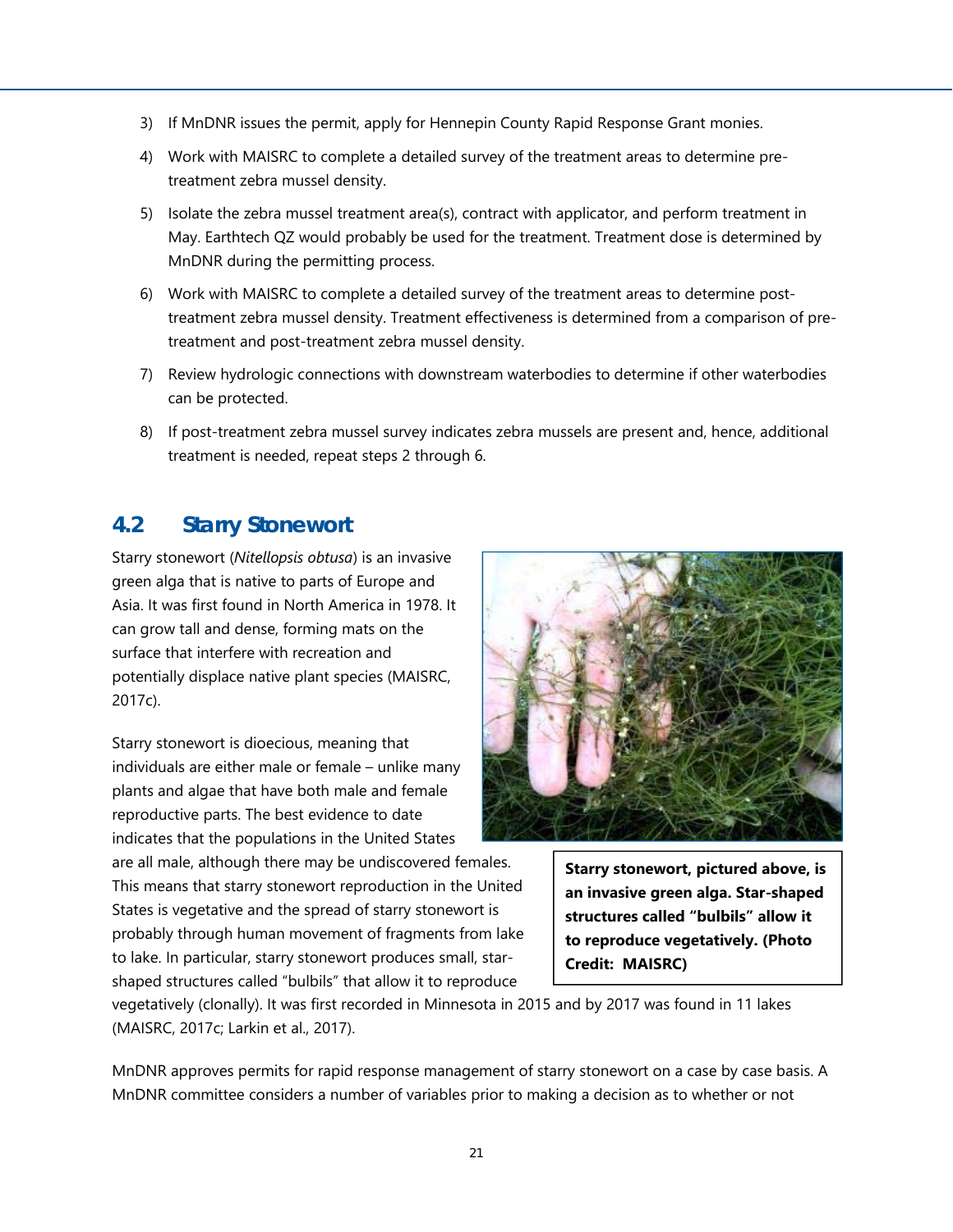management will be permitted. The MnDNR generally permits management if the infestation is localized and isolated to a small area.

Management measures include hand removal and chemical treatment. A copper related algaecide plus additives to enhance treatment effectiveness are used for the chemical treatment. Products used for chemical treatment of starry stonewort include Earthtech QZ, Komeen Crystal, Captain XTR, Stingray plus Diquat, and Stingray plus Clipper 50.

Bulbils buried in the sediment cannot be controlled with a chemical treatment. The sediment prevents chemical contact with the bulbils and contact is necessary for the chemical to kill them. To attain complete control of starry stonewort, hand removal of the bulbils using diver-assisted suction harvesting (DASH) is recommended, if permitted by the MnDNR.

The rapid response to a starry stonewort infestation is detailed as follows:

- 1) Hire a contractor to perform an aquatic plant survey to determine locations where starry stonewort is found.
- 2) If the infestation is localized in a few locations and a candidate for a rapid response treatment, collaborate with MAISRC and the MnDNR to design a chemical treatment or manual removal program as well as a monitoring program.
- 3) Apply for a MnDNR permit.
- 4) If the MnDNR issues the permit, apply for Hennepin County Rapid Response Grant monies.
- 5) Contract with SCUBA divers to complete hand removal of plants and/or bulbils or contract with applicator to perform treatment. Chemical treatment would be a copper algaecide plus additives to enhance treatment effectiveness. Treatment dose is determined by the MnDNR during the permitting process. Bulbils buried in sediment are removed using diver-assisted suction harvesting (DASH).
- 6) Perform post-treatment point-intercept aquatic plant survey to evaluate removal/treatment effectiveness.
- 7) Review hydrologic connections with downstream waterbodies to determine if other waterbodies can be protected.
- 8) If post-treatment point-intercept aquatic plant survey indicates additional removal/treatment is needed, repeat steps 2 through 6.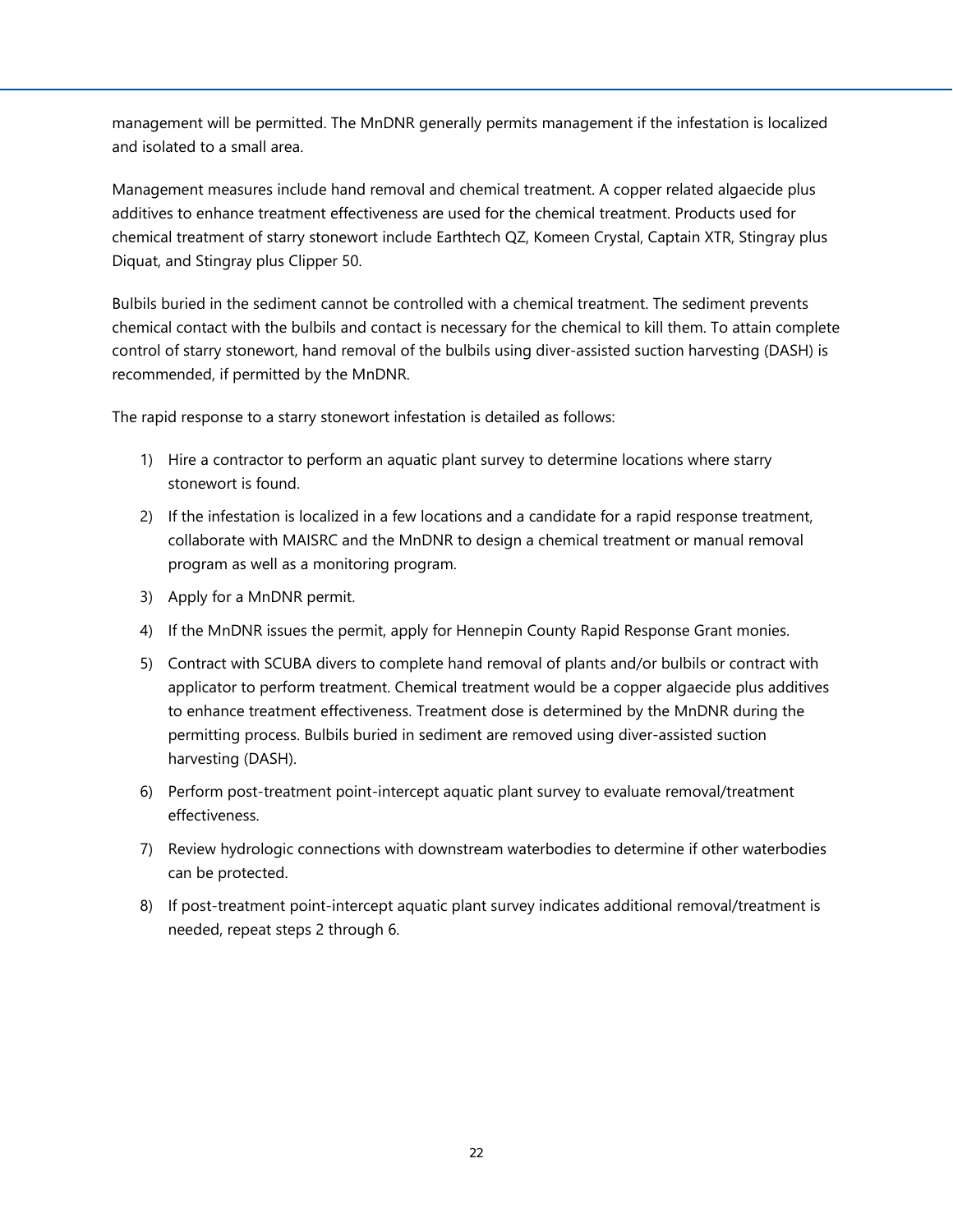## **4.3 Eurasian Watermilfoil**

Eurasian watermilfoil (*Myriophyllum spicatum*) is an invasive aquatic plant that is native to northern Europe and Asia. It was introduced to North America in the early 1940's (MAISRC, 2017d).

Eurasian watermilfoil (EWM) reproduces from fragments and seeds. Although reproduction from seeds was thought to be uncommon, the presence of hybrids and viable seeds suggests that sexual reproduction can be important. Plants flower once they grow to the surface in June through September. The plant will also produce autofragments in the summer; small branches that break off the plant and form roots which can establish new plants. Any fragment of the plant stem that includes a node (whorl of leaves) can produce a new viable plant. Eurasian watermilfoil stores carbohydrates in the lower stems and root crowns which enables the plant to survive over the winter, even with low or no light under the ice. In



**EWM, pictured above, autofragments in the summer; small branches that break off the plant and form roots establish new plants. (Photo Credit: Matthew Berg, Endangered Resource Services. LLC.)** 

the spring when water temperatures approach 50 to 60 degrees Fahrenheit, the plant will begin growing out of the root crowns and sometimes overwintering stems and grow toward the surface. The plants often form a canopy throughout the summer that shades out native plants (MAISRC, 2017d).

EWM is spread most commonly by inadvertent transport by boaters, however some waterbodies appear to have been infested by natural means (downstream transport or waterfowl) (MAISRC, 2017d).

EWM's fast growth rate, up to 2 inches per day in spring and summer, its ability to spread rapidly by fragmentation, and its ability to effectively block out sunlight needed for native plant growth often result in monotypic stands. Monotypic stands of EWM provide only a single habitat, and threaten the integrity of aquatic communities in a number of ways. For example, dense stands disrupt predator-prey relationships by fencing out larger fish, and reducing the number of nutrient-rich native plants available for waterfowl. EWM spreads rapidly and can grow to dominance in as little as two years (Wisconsin Department of Natural Resources (WDNR), 2012).

Dense stands of EWM also inhibit recreational uses like swimming, boating, and fishing. Cycling of nutrients from sediments to the water column by EWM may lead to deteriorating water quality and algae blooms of infested lakes (WDNR, 2012).

EWM is known to hybridize with northern watermilfoil, a native species. This hybrid watermilfoil is also considered invasive (MAISRC, 2017d).

A EWM treatment/removal permit is easily obtained from MnDNR whenever the treatment area is less than 15 percent of the littoral area of the lake. The littoral area is the area of the lake that is up to 15 feet in depth.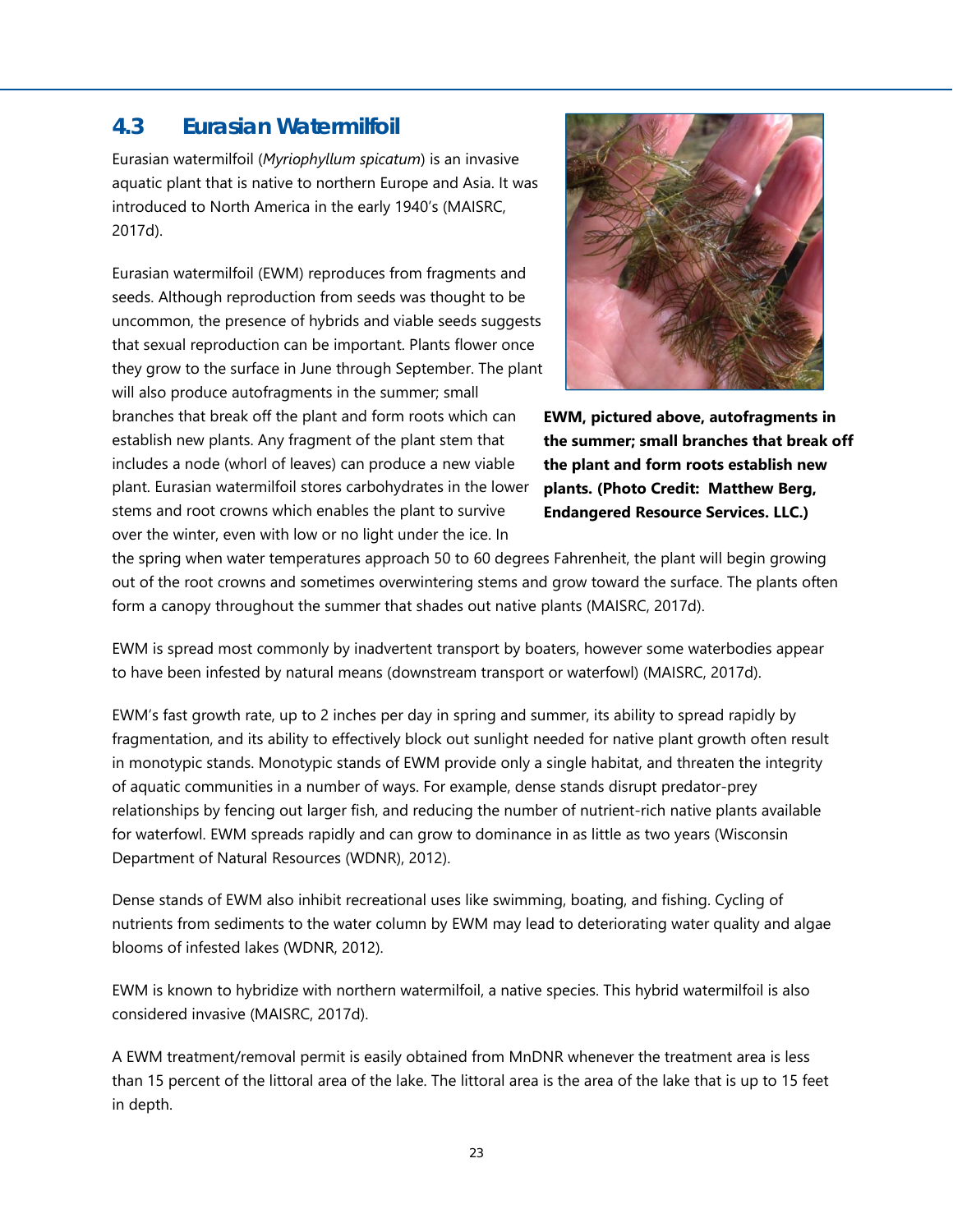A pre-treatment plant survey would be performed to delineate the treatment/removal area. Once the treatment/removal area is delineated, the best course of action for treatment/removal would be determined. An on-line permit application would be completed and the treatment/removal map would be attached to the treatment application. Once the permit is issued, treatment/removal could occur.

Treatment/removal would consist of either hand removal or chemical treatment. Hand removal would be used when determined to be the best course of action (e.g., feasible, less expensive). When chemical treatment is the best course of action, Procellacor, a new herbicide expected to be available in 2018, is the recommended herbicide for a rapid response treatment of EWM. Assuming its advertised performance proves true:

- EWM could be treated at any time during the growing season because Procellacor is not expected to harm native plants.
- Quarantine is not needed because it is very fast acting and, consequently, dilution from untreated waters would not be expected to reduce treatment effectiveness.

The rapid response to a Eurasian watermilfoil infestation is as follows:

- 1) Hire a contractor to perform an aquatic plant survey to determine locations where Eurasian watermilfoil is found.
- 2) Design a treatment/removal program and post-treatment/removal monitoring program.
- 3) Apply for a MnDNR permit.
- 4) Apply for Hennepin County Rapid Response Grant monies.
- 5) Hire SCUBA divers to complete hand removal or hire contractor to complete chemical treatment with Procellacor at the dose on the product label.
- 6) Perform post-treatment point-intercept aquatic plant survey to evaluate treatment/removal effectiveness.
- 7) Review hydrologic connections with downstream waterbodies to determine if other waterbodies can be protected.
- 8) If post-treatment point-intercept aquatic plant survey indicates additional treatment is needed, repeat steps 2 through 6.
- 9) When EWM is no longer observed, regular SCUBA inspections will occur to search for reemerging plants. Whenever EWM is observed, repeat steps 2 through 6.